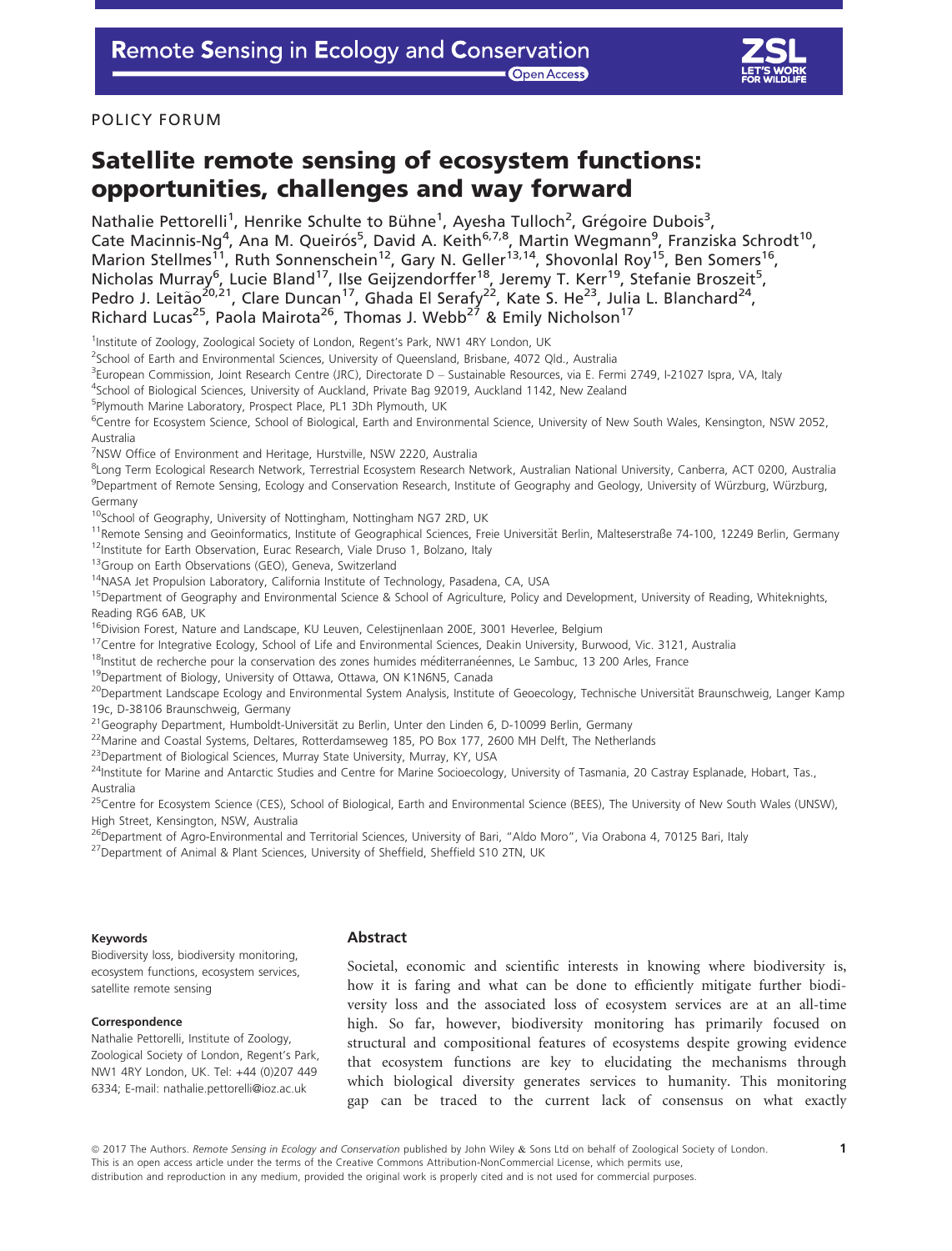Editor: Marcus Rowcliffe Associate Editor: Mat Disney

Received: 3 April 2017; Revised: 19 May 2017; Accepted: 23 June 2017

doi: 10.1002/rse2.59

ecosystem functions are and how to track them at scales beyond the site level. This contribution aims to advance the development of a global biodiversity monitoring strategy by proposing the adoption of a set of definitions and a typology for ecosystem functions, and reviewing current opportunities and potential limitations for satellite remote sensing technology to support the monitoring of ecosystem functions worldwide. By clearly defining ecosystem processes, functions and services and their interrelationships, we provide a framework to improve communication between ecologists, land and marine managers, remote sensing specialists and policy makers, thereby addressing a major barrier in the field.

# Introduction

Biodiversity is in crisis, as wildlife populations decline (McCauley et al. 2015; WWF Living Planet Report 2016), species extinction rates surge (Ceballos et al. 2015; Alroy 2015; Webb and Mindel 2015), and ecosystems fragment, degrade and collapse (Valiela et al. 2001; Hansen et al. 2013). To halt further depletion of the Earth's biological diversity and avoid detrimental impacts on human wellbeing (Millennium Ecosystem Assessment 2005), there is an urgent need not only to improve our ability to track changes in biodiversity and the pressures affecting it (Halpern et al. 2008; Pettorelli et al. 2014), but also to further our understanding of the relationships between biodiversity and ecosystem services (Geijzendorffer and Roche 2013; Harrison et al. 2014). Key to elucidating the mechanisms through which biological diversity generates services to humans is the concept of ecosystem functions (Duncan et al. 2015).

What ecosystem functions are and how they relate to biodiversity has been subjects of debate for decades, due partly to much confusion over definitions (Paterson et al. 2012; Roe et al. 2013). Biodiversity, as defined in the seminal paper by Noss (1990), possesses three primary attributes – composition, structure, and function – which can be tracked at multiple levels of biological organization, from ecosystem to population/species and genetic. This definition, which underpins the definition adopted by the United Nations Convention on Biological Diversity (CBD), makes it clear that biodiversity is a fundamentally multidimensional concept that includes ecosystem functions (Culman et al. 2010).

Interestingly, ecosystem functions are rarely measured, particularly over large areas, with biodiversity monitoring as a whole having historically been primarily based on structural and compositional features of the observed systems, rather than functional features (Callicott et al. 1999; Magurran 2004; Schröter et al. 2016). Past attempts to measure ecosystem functions have indeed been primarily undertaken at relatively small spatial extents, and can be grouped into four broad categories, namely: (i) proxybased monitoring based on population and species data (Drever et al. 2008; Kehinde and Samways 2012), (ii) process-based monitoring (such as using primary productivity to track changes in pollination; Werling et al. 2014), (iii) proxy-based monitoring based on genetic information (such as determining functional connectivity of populations; Braunisch et al. 2010) and (iv) trait-based monitoring [assuming either that high trait or functional diversity is a proxy for good ecosystem functioning (see e.g. Moretti and Legg 2009) or that dominant trait values determine the rates of functions (see e.g. Queirós et al. 2013; Solan et al. 2004)]. Most ecosystem assessments and conservation efforts then fail to account for functions due to a perceived lack of adequate spatial data to map these features (Tulloch et al. 2016), instead relying on species and structural data as surrogates for processes.

This reliance on compositional and structural features to track changes in ecosystem functions, as well as the current inability to map multiple functions across broad scales not only hampers our ability to expand our understanding of biodiversity-ecosystem services relationships, but also hinders the development of conservation management strategies (e.g. no-net loss strategies), impairs environmental impact assessments and limits our comprehension of what sustainable development should take into consideration (Fuhlendorf et al. 2006; Kollmann et al. 2016). Ecosystem functions may indeed sometimes respond more quickly to environmental change than structural or compositional attributes (McNaughton et al. 1989; Milchunas and Lauenroth 1995), and as such, could be among the most sensitive indicators of change when monitoring ecosystems globally (Daily et al. 2009; Haines-Young et al. 2012; Koschke et al. 2012).

Despite extensive discussion of the need for coordinated monitoring of ecosystem functions (Oliver et al. 2015), the practical implementation of such an approach is still lacking. Progress to recognize and fill this biodiversity monitoring gap has, however, been made in the past 10 years. Notably, the Red List of Ecosystems assessments, which are based on a set of criteria for performing evidence-based assessments of the risk of ecosystem collapse,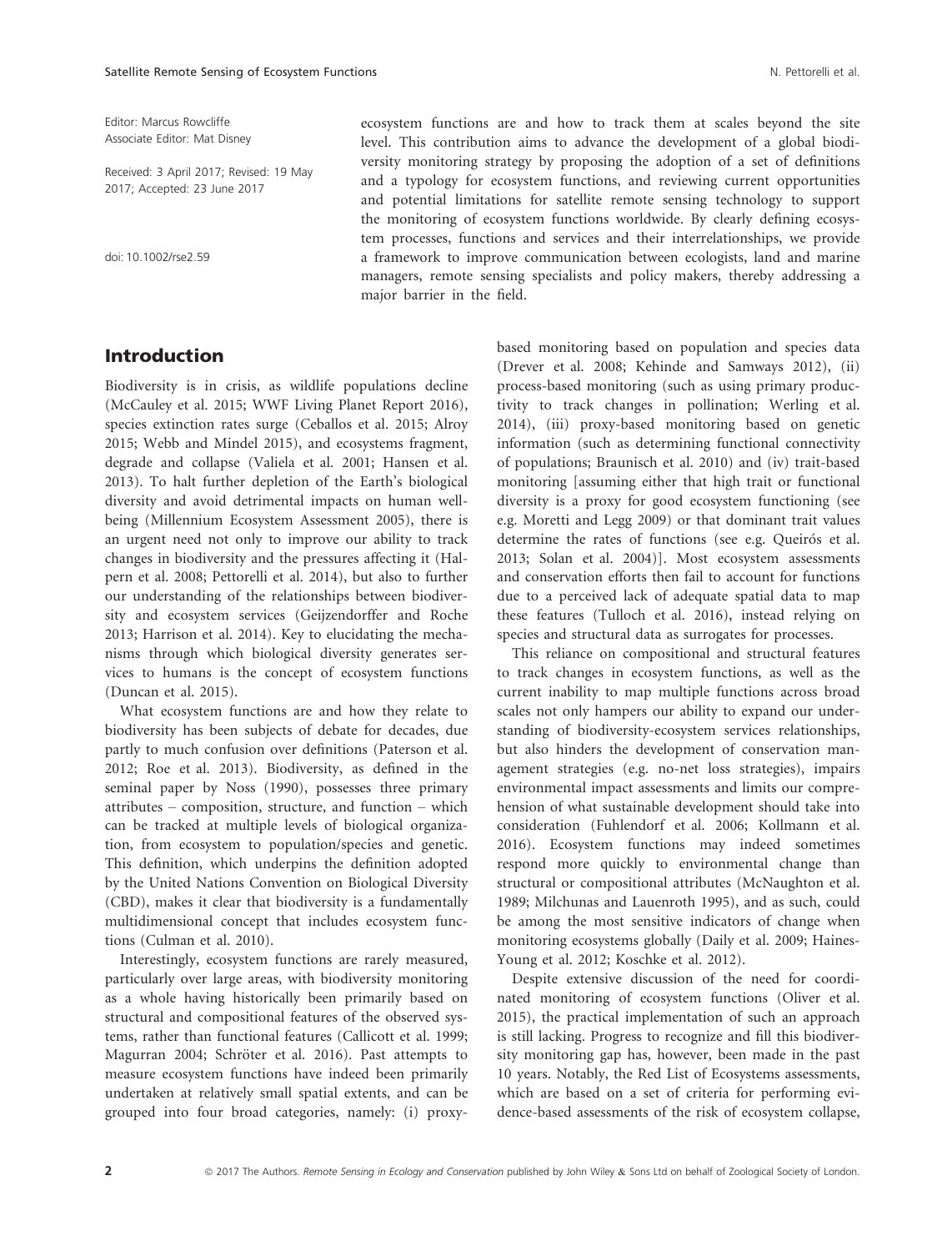explicitly refer to the monitoring of ecosystem functioning (Keith et al. 2015). However, assessments undertaken thus far have highlighted the relative lack of data on ecosystem functioning, with 50% of them not assessing functional criteria (L. Bland, pers. comm.). In parallel to this, the Group on Earth Observations – Biodiversity Observation Network (GEO BON) developed a framework for biodiversity monitoring based on the concept of essential biodiversity variables (EBVs) (Pereira et al. 2013), which includes a class for ecosystem functions. However, so far no scientific consensus has been reached on what exactly ecosystem functions are and how to track them at scales beyond the site level; this lack of clarity has hampered progress in terms of identifying opportunities for ecosystem function monitoring globally.

To address these gaps, we propose the adoption of a set of definitions and typology for ecosystem functions relevant to both terrestrial and marine ecologists, building on previous efforts to identify and monitor ecosystem functions (Petter et al. 2012; Meyer et al. 2015). Because satellite remote sensing is the only methodology currently able to provide global coverage and continuous measures across space at relatively high spatial and temporal resolutions (Skidmore et al. 2015; Pettorelli et al. 2016), we subsequently provide an up-to-date perspective on the current and future prospects of satellite remote sensing for monitoring ecosystem functions in both the terrestrial and marine realms, reviewing established products, highlighting new developments that have the greatest potential to make a difference to practitioners and policy makers, and discussing potential limitations. We conclude by stressing opportunities for the proposed monitoring framework to inform relevant global policy initiatives.

# Agreeing on What Ecosystem Functions Are

#### Ecosystem processes, ecosystem functions and ecosystem services

Ecosystem functions mean different things to different people. Multiple definitions of ecosystem functions can indeed be found in the literature and the term is often used synonymously with ecosystem services (Srivastava and Vellend 2005; Lamarque et al. 2011), ecological processes (Lawton and Brown 1993) and ecosystem processes (Dominati et al. 2010; Mace et al. 2012; see Table 1). Yet without agreement on what ecosystem functions are (Table 1), progress on our ability to monitor them is likely to be slow and erratic.

To help identify an implementable framework for the monitoring of ecosystem functions globally, we here suggest adopting the following definitions of ecological processes, ecosystem processes, ecosystem functions and ecosystem services, which are applicable across all ecological realms and integrate these concepts into a common framework consistent with Noss' (1990) definition of biodiversity (Fig. 1). Specifically, we considered three criteria to select appropriate definitions of these terms, namely (i) the proposed definitions should clearly separate functional and structural/compositional properties of ecosystems; (ii) they should clearly distinguish between organism- and ecosystem-level properties; and (iii) they must allow integrating all concepts (i.e. ecological processes, ecosystem processes, ecosystem functions and ecosystem services) in a common framework.

An overview of existing definitions of ecological processes, ecosystem processes, ecosystem functions and ecosystem services are provided in Table 1, together with the rationale behind retaining or rejecting a given definition. Based on this approach, we here define ecological processes as activities that result from interactions among organisms and between organisms and their environment, following Martinez (1996). Examples of ecological processes thus include competition, herbivory, carnivory and photosynthesis. Ecosystem processes are then understood as transfers of energy, material, or organisms among pools in an ecosystem, following the definition introduced by Lovett et al. (2006). Examples of ecosystem processes include primary production, decomposition, heterotrophic respiration and evapotranspiration. Similarly, we propose to adopt the definition of ecosystem functions put forward by Lovett et al. (2006), which states that ecosystem functions are attributes related to the performance of an ecosystem that are the consequence of one or multiple ecosystem processes. Specifically, we understand ecosystem functions as the direct and indirect benefits of ecosystem processes for a range of species, including humans. Under this definition, examples of ecosystem functions include nutrient regulation, food production and water supply. Ecosystem services are finally defined as the benefits human populations derive, directly or indirectly, from ecosystem functions, following the definition introduced by Costanza et al. (1997). Examples of ecosystem services include food (refers to any nutritious substance that people, and/or other species that people value, eat to maintain life and growth, such as game, fish, crop) production, raw material production (referring here to raw material that people use, such as skin, fuel wood, fodder), carbon sequestration, recreational experience and cultural services. The key distinction between ecosystem functions and services, as noted by Petter et al. (2012), is that functions can have both intrinsic and potential anthropocentric values, while services are defined only in terms of their benefits to people.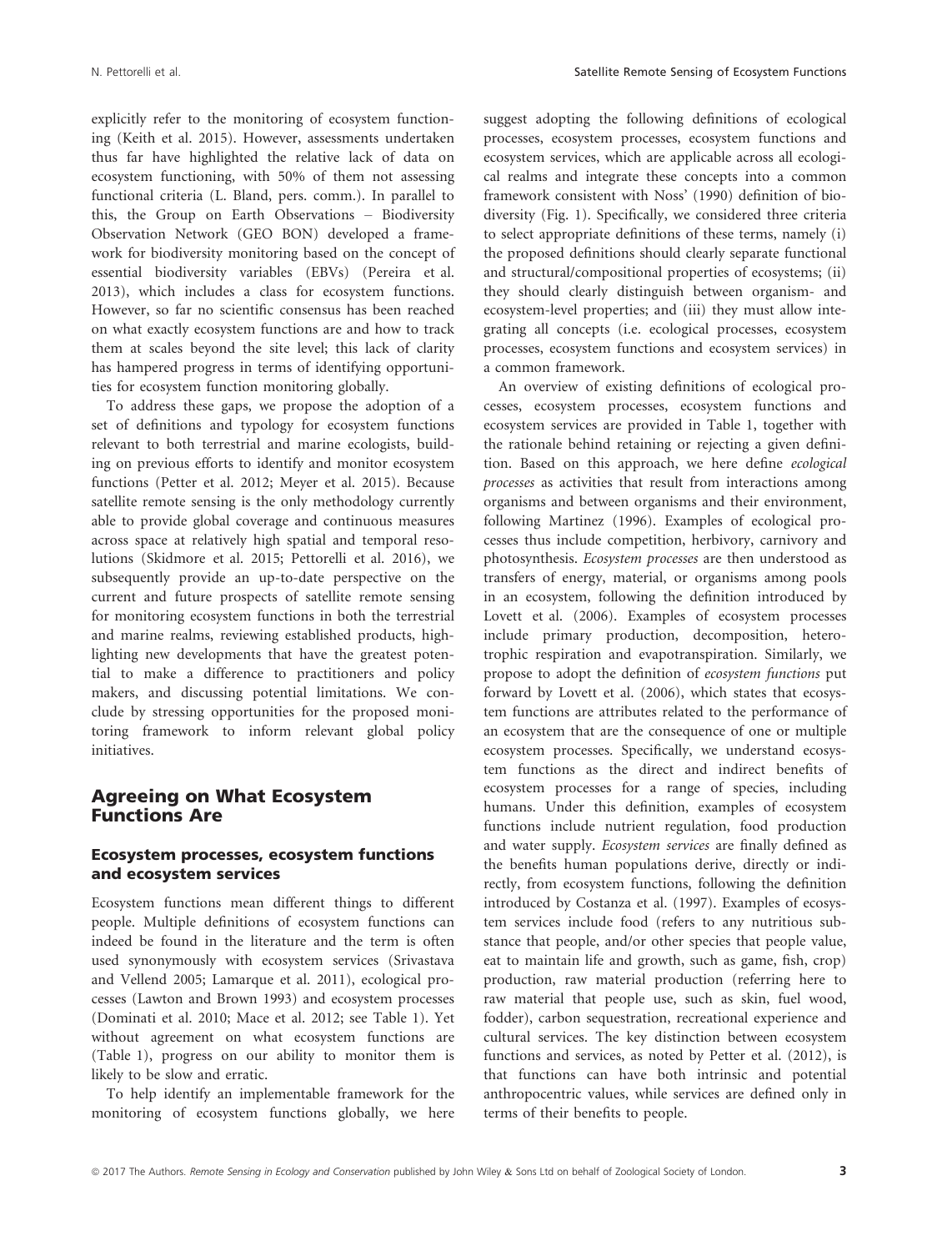Table 1. Coexisting definitions pertinent to the concepts of ecological processes, ecosystem processes, ecosystem functions and ecosystem services.

| Concept                 | Definition                                                                                                                                                                            | Reference                                 | Benefit/Drawback                                                                                                                                                                                                   |
|-------------------------|---------------------------------------------------------------------------------------------------------------------------------------------------------------------------------------|-------------------------------------------|--------------------------------------------------------------------------------------------------------------------------------------------------------------------------------------------------------------------|
| Ecological<br>processes | Activities that result from interactions among<br>organisms and between organisms and their<br>environment                                                                            | Martinez (1996)                           | This definition separates organism level<br>processes from ecosystem level processes                                                                                                                               |
|                         | An interaction among organisms; ecological processes<br>frequently regulate the dynamics of ecosystems and<br>the structure and dynamics of biological communities                    | Mace et al. (2012)                        | Incomplete: ecological processes should also<br>include interactions between organism and<br>their abiotic environment, since these have an<br>important impact on organism-level attributes<br>(such as survival) |
| Ecosystem<br>processes  | Transfer of energy, material, or organisms among<br>pools in an ecosystem                                                                                                             | Lovett et al. (2006)                      | Clearly excludes organism-level processes;<br>does not refer to stocks of materials                                                                                                                                |
|                         | Complex physical and biological cycles and interactions<br>that underlie what we observe as the natural world                                                                         | Brown et al. (2007)                       | Vague; fails to establish the distinction between<br>ecological and ecosystem processes                                                                                                                            |
|                         | Changes in the stocks and/or flows of materials in an<br>ecosystem, resulting from interactions among<br>organisms and with their physical-chemical<br>environment                    | Mace et al. (2012)                        | Fails to establish the distinction between<br>ecological and ecosystem processes                                                                                                                                   |
| Ecosystem<br>functions  | Refer variously to the habitat, biological or system<br>properties or processes of ecosystems                                                                                         | Costanza et al. (1997)                    | Vague: fails to establish the distinction between<br>ecosystem functions and ecosystem processes                                                                                                                   |
|                         | Ecosystem processes and ecosystem stability                                                                                                                                           | Bengtsson (1998)                          | Fails to establish the distinction between<br>ecosystem functions and ecosystem processes                                                                                                                          |
|                         | Stocks of energy and materials (e.g. biomass), fluxes of<br>energy or material processing (e.g. productivity,<br>decomposition), and the stability of rates or stocks<br>over time    | Pacala and Kinzig<br>(2002)               | Subsumes ecosystem structure ('stock') under<br>the concept of 'function'; fails to establish the<br>distinction between ecosystem functions and<br>ecosystem processes                                            |
|                         | The capacity of natural processes and components to<br>provide goods and services that satisfy human needs,<br>directly or indirectly                                                 | De Groot et al. (2002)                    | Fails to establish the distinction between<br>ecosystem functions and ecosystem services                                                                                                                           |
|                         | Attributes related to the performance of an<br>ecosystem that is the consequence of one or of<br>multiple ecosystem processes                                                         | Lovett et al. (2006)                      | Explicitly relates the concept of ecosystem<br>processes to ecosystem functions                                                                                                                                    |
|                         | The subset of the interactions between biophysical<br>structures, biodiversity and ecosystem processes that<br>underpin the capacity of an ecosystem to provide<br>ecosystem services | Kumar (2010)                              | Conflates structural and compositional<br>attributes of biodiversity ('stocks') with<br>functional aspects ('fluxes')                                                                                              |
|                         | The ecological processes that control the fluxes of<br>energy, nutrients and organic matter through an<br>environment                                                                 | Cardinale et al. (2012)                   | Fails to establish the distinction between<br>ecosystem processes, ecological processes and<br>ecosystem functions                                                                                                 |
|                         | The energy, matter, and information fluxes linking<br>ecosystem compartments                                                                                                          | Meyer et al. (2015)                       | Fails to establish the distinction between<br>ecosystem processes and ecosystem functions                                                                                                                          |
|                         | The biological underpinning of ecosystem services                                                                                                                                     | Oliver et al. (2015)                      | Vague; does not clearly separate function from<br>structure                                                                                                                                                        |
| Ecosystem<br>services   | The conditions and processes through which natural<br>ecosystems, and the species that make them up,<br>sustain and fulfil human life                                                 | Daily (1997)                              | Vague; the relationship between ecosystem<br>functions and services is unclear                                                                                                                                     |
|                         | The benefits human populations derive, directly<br>or indirectly, from ecosystem functions                                                                                            | Costanza et al. (1997)                    | Provides a clear link to ecosystem<br><b>functions</b>                                                                                                                                                             |
|                         | The benefits people derive from ecosystems                                                                                                                                            | Millennium Ecosystem<br>Assessment (2005) | Vague; the relationship between ecosystem<br>functions and services is unclear                                                                                                                                     |
|                         | Ecosystem services are the aspects of the ecosystems<br>utilized (actively or passively) to produce human well-<br>being                                                              | Fisher et al. 2009                        | Vague; the relationship between ecosystem<br>functions and services is unclear                                                                                                                                     |
|                         | Direct and indirect contributions of ecosystems to<br>human well-being                                                                                                                | TEEB (2010)                               | Vague; the relationship between ecosystem<br>functions and services is unclear                                                                                                                                     |

(Continued)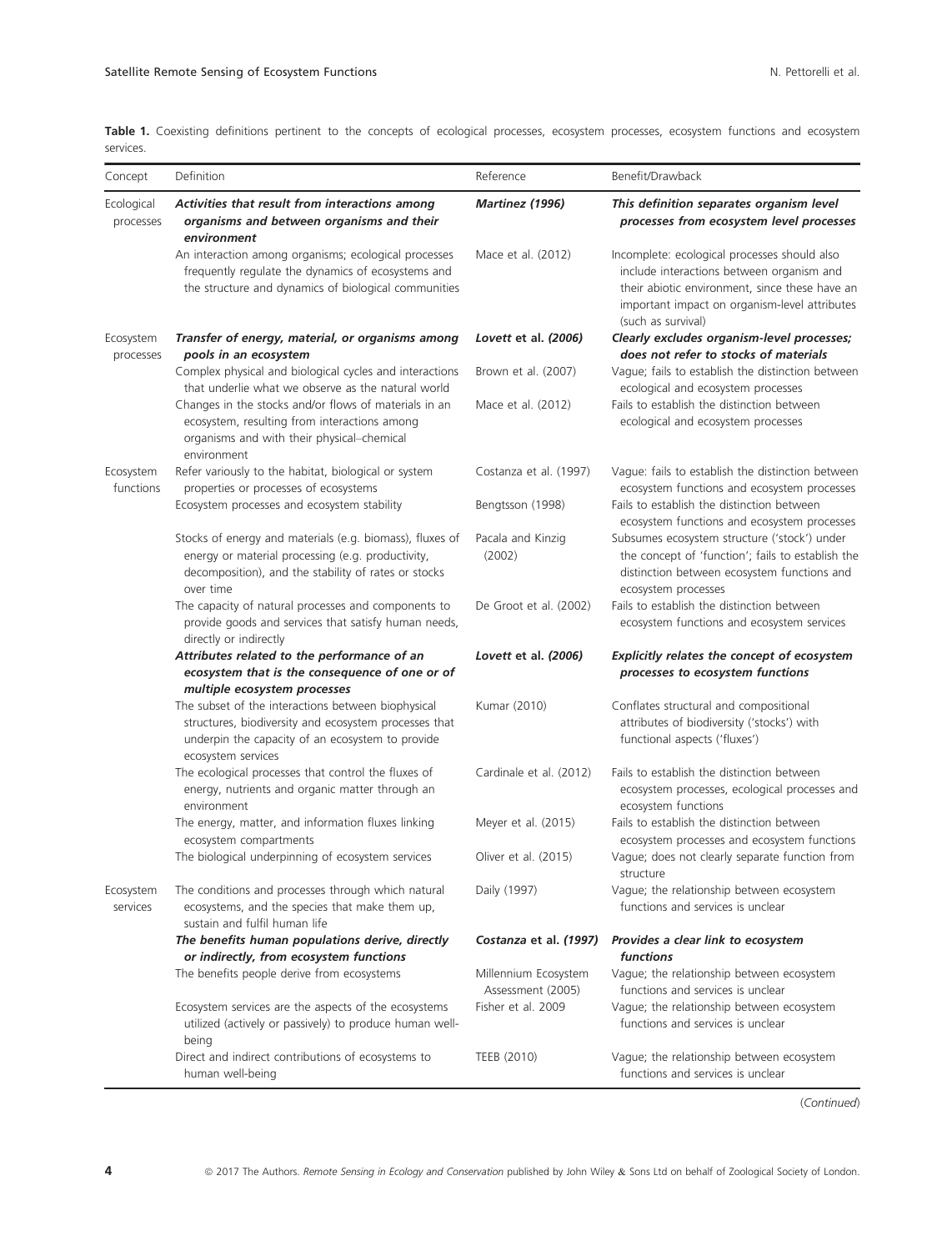| Concept | <b>Definition</b>                                                                                                                                                  | Reference            | Benefit/Drawback                                                                         |
|---------|--------------------------------------------------------------------------------------------------------------------------------------------------------------------|----------------------|------------------------------------------------------------------------------------------|
|         | Outputs of ecosystem processes that provide benefits<br>to humans (e.g. crop and timber production)                                                                | Oliver et al. (2015) | The relationship between ecosystem functions<br>and services is unclear                  |
|         | Those functions and products of an ecosystem that<br>directly or indirectly benefit humans. Often ecosystem<br>functions are considered a service when they can be | Meyer et al. (2015)  | Definition not as well-known as that of<br>Costanza et al. 1997, but does not contradict |
|         | attributed an economical value                                                                                                                                     |                      |                                                                                          |

The definitions adopted for our framework appear in italic bold.



Figure 1. Simplified representation of the links between ecological processes, ecosystem processes, ecosystem functions and ecosystem services. Decomposers, consumers and primary producers represent the main pools of a given ecosystem. Ecological processes mostly occur within each pool; examples of ecological processes are listed under each pool. Ecosystem processes capture the transfer of energy, material, or organisms among pools; examples of ecosystem processes appear in circles. Ecosystem functions represent attributes related to the performance of an ecosystem; they are the consequence of one or of multiple ecosystem processes. Finally, ecosystem services are those elements of ecosystem functions that benefit people.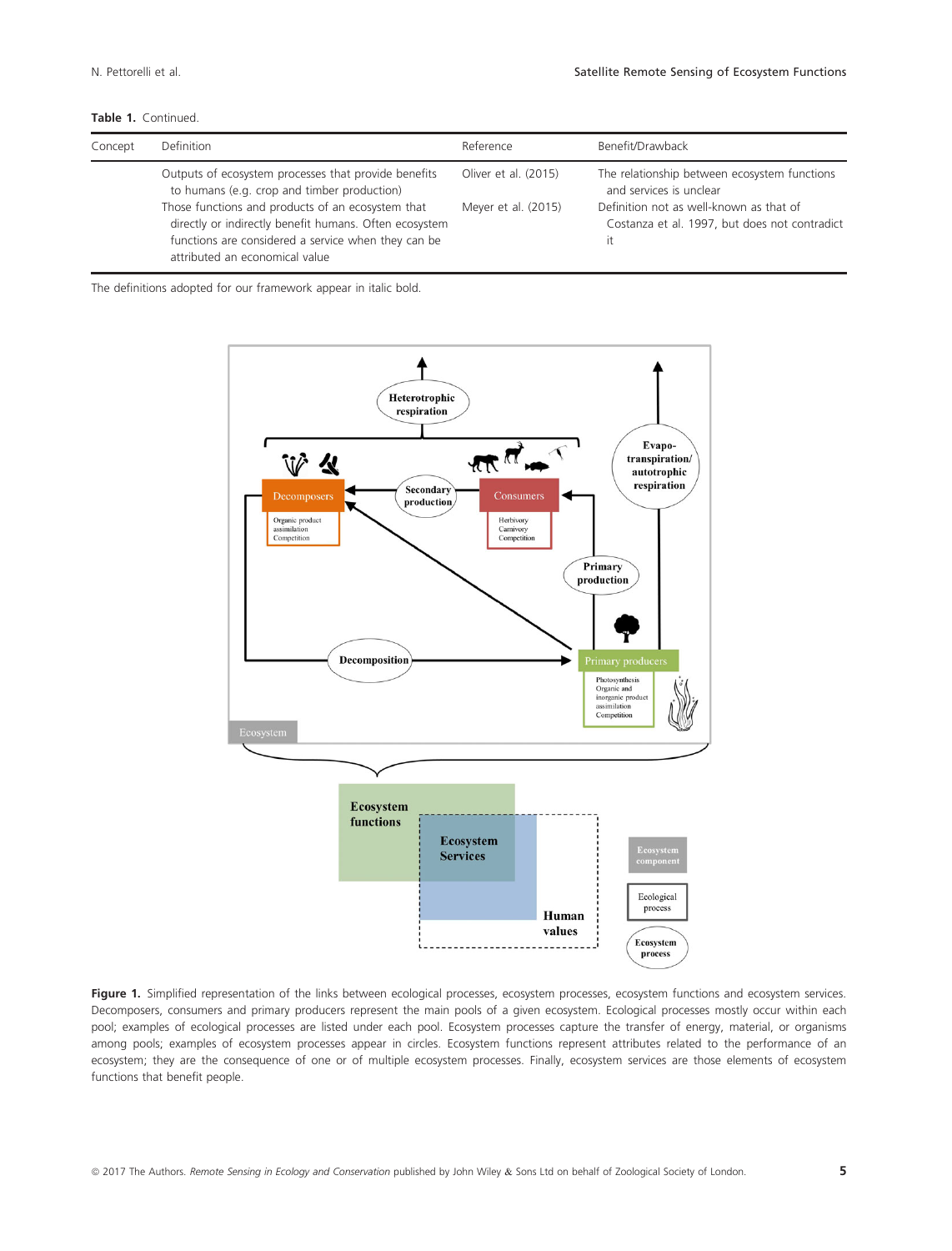# Introducing a typology of ecosystem functions

Although the concept of ecosystem function is not new (Odum 1969), only recently have attempts been made to identify and classify ecosystem functions. The first attempt to comprehensively identify and classify ecosystem functions can be traced to de Groot and colleagues in 2002; their list has been used by many as a starting point for establishing monitoring protocols for ecosystem functions and ecosystem services (see e.g. Wallace 2007; Petter et al. 2012). The main issue with this original classification is the confusion between ecosystem functions and ecosystem services, which led de Groot and colleagues to include 'information functions', such as aesthetic information, recreation, cultural and artistic information, spiritual and historic information, as well as science and education, in their typology of ecosystem functions. De Groot et al.'s typology was later refined by others, including Petter et al. (2012), who identified 19 terrestrial ecosystem functions. This typology is particularly relevant to developing an implementable global monitoring framework for ecosystem functions, as it was used by the authors to map these individual functions for the South East Queensland region in Australia. However, it does mention the existence of a cultural function, which reflects the interests of the authors in using ecosystem function mapping as a way to derive information about spatial variation in ecosystem services for this region. Because this cultural function was clearly based on anthropocentric values, it does not fit our definition of ecosystem functions. In the marine realm, typologies of ecosystem functions are also rarely discussed. One exception is the work by Boero and Bonsdorff (2007) who distinguished three broad groups of functions based on basic cycles of matter and energy, namely (i) extraspecific cycles (biogeochemical cycles), (ii) intraspecific cycles (life cycles and histories), and (iii) interspecific cycles (food webs). However, their definition of ecosystem functions does not distinguish between organism- and ecosystem-level processes.

We here propose a new ecosystem function typology, which broadens the definitions of the candidate functions identified by Petter and colleagues in 2012, making them relevant to all ecological realms. This new typology lines up with the widely accepted Millennium Ecosystem Assessment typology for ecosystem services (MEA 2005), thus allowing clear links between the two frameworks. Because we vetted our list against Lovett et al. (2006)'s definition of ecosystem functions (Table 2), our proposed typology excludes cultural functions (as they are ecosystem services), and thus only distinguishes 18 ecosystem functions, which are all shaped by different ecological and ecosystem processes (Table 2). These 18 functions can be broadly classified into regulating functions (which control the magnitude of ecosystem processes, such as climate regulation and biological control), provisioning functions (which provide all organisms with the resources necessary for their survival and reproduction, such as water supply and provision of food), and supporting functions (which underpin the continued functioning of the ecosystem, such as the formation and retention of soil and sediment, and pollination/larval and seed dispersal). A definition of each of these functions, as well as examples of ecological and ecosystem processes that underpin the delivery of these functions can be found in Table 2 and Figure 2.

# Satellite Remote Sensing of Ecosystem Functions

#### **Opportunities**

A wealth of methods is currently available to monitor various ecosystem functions that rely on the collection of field data (Meyer et al. 2015); however, on their own, none can realistically be scaled up to reach global coverage on a regular (daily, weekly, monthly) basis. For example, Steenweg et al. (2017) suggest a framework for global monitoring of biodiversity with large-scale camera networks but major limitations include inconsistent metadata, data access, intellectual property and privacy considerations. Satellite remote sensing measurements, on the other hand, are widely accessible, and offer a relatively inexpensive and verifiable means of deriving complete spatial coverage of environmental information for large areas at different spatial and temporal resolutions in a consistent manner (Pettorelli et al. 2014), holding great potential for tracking changes in ecosystem functions (Cabello et al. 2012; Nagendra et al. 2013; Pettorelli 2013).

An agreed methodology for satellite remote sensing of ecosystem functions could offer many opportunities to advance ecology and conservation, allowing, for example, to test emerging theories and unveil the processes shaping the impacts of anthropogenic threats on biodiversity more rapidly. For example, selective defaunation of tropical forests from bushmeat hunting can lead to loss of aboveground biomass, reduced forest carbon sequestration and impacts on climate regulation (Jansen et al. 2010). Traditionally, these processes would be measured in the field (Camargo-Sanabria et al. 2015) at great expense (e.g. using plot-based tree censuses) but at scales that might not suffice to distinguish between changes in aboveground biomass and carbon storage (Harrison et al. 2013). In situations like this, the ability to track changes in these functions across broad regions using satellite data could enable more rapid detection of potential secondary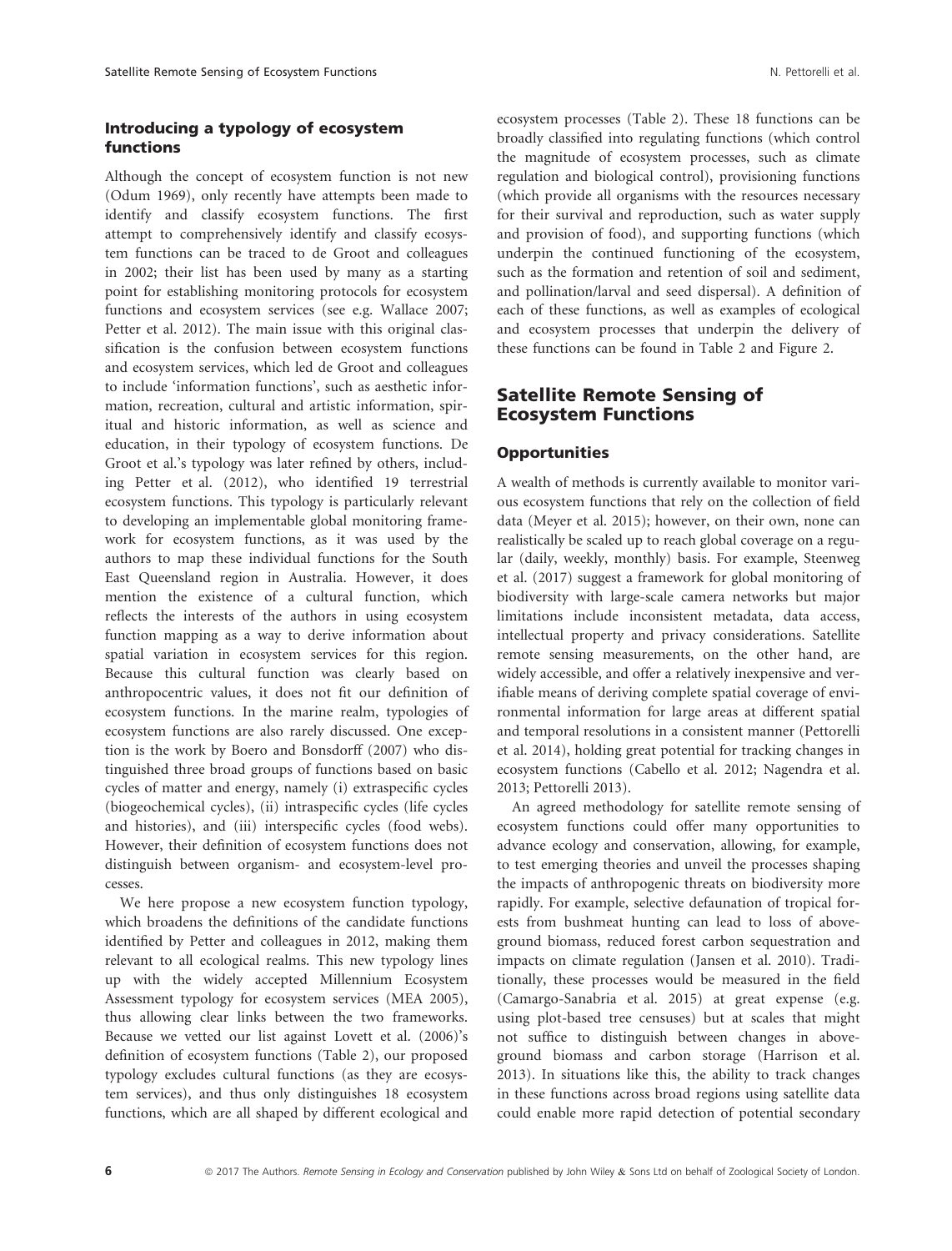|              |                                                    |                                                                                                                                                                                                                                                                        | Examples of underpinning                                                                                                                         |                                                                  |
|--------------|----------------------------------------------------|------------------------------------------------------------------------------------------------------------------------------------------------------------------------------------------------------------------------------------------------------------------------|--------------------------------------------------------------------------------------------------------------------------------------------------|------------------------------------------------------------------|
| Type         | Function                                           | Description                                                                                                                                                                                                                                                            | Ecological processes                                                                                                                             | Ecosystem processes                                              |
| Regulating   | Gas regulation                                     | Role of ecosystems in bio-geochemical cycles (such as CO <sub>2</sub> /O <sub>2</sub> balance, ozone layer)                                                                                                                                                            | Coral reef calcification<br>Cellular respiration                                                                                                 | Heterotrophic respiration                                        |
|              | Climate regulation                                 | Influence of ecosystems on climate                                                                                                                                                                                                                                     | Photosynthesis                                                                                                                                   | Primary production<br>Evapotranspiration<br>Decomposition        |
|              | regulation<br>Disturbance                          | Influence of ecosystem attributes on environmental disturbances                                                                                                                                                                                                        | by e.g. seagrasses and mangrove<br>Wind and wave energy absorption<br>Vegetation modulating surface<br>resistance and infiltration<br>vegetation | Primary production<br>Decomposition                              |
|              | Water regulation                                   | Role of ecosystems in regulating runoff and river discharge                                                                                                                                                                                                            | Vegetation modulating surface<br>resistance and infiltration                                                                                     | Primary production<br>Evapotranspiration                         |
|              | Nutrient regulation                                | Role of ecosystems in the transport, storage and recycling of nutrients                                                                                                                                                                                                | Mineralization<br>Predation<br>Herbivory                                                                                                         | Hypertrophication<br>Decomposition                               |
|              |                                                    |                                                                                                                                                                                                                                                                        | Soil turnover (fossorial fauna)<br>Marine bioturbation<br>Nitrogen fixation                                                                      |                                                                  |
|              | <b>Biological control</b>                          | blooms of specific populations of species on the functioning of the ecosystem, e.g.<br>The interactions within biotic communities that restrain the impact of outbreaks/<br>population of potential pests and disease vectors<br>by controlling                        | Competition<br>Parasitism<br>Herbivory<br>Predation                                                                                              | Secondary production                                             |
| Provisioning | Provision of food<br>raw materials<br>Provision of | Biomass that sustains living organisms. Material that can be converted to provide<br>Biomass that is used by organisms for any purpose other than food<br>energy and nutrition                                                                                         | Mineralization<br>Coral death<br>Tree death<br>Detrivory                                                                                         | Secondary production<br>Primary production<br>Primary production |
|              | Water supply                                       | The role of ecosystems in providing water                                                                                                                                                                                                                              | Vegetation facilitating infiltration                                                                                                             | Primary production<br>Evapotranspiration                         |
|              | shade/shelter<br>Provision of                      | Relates to vegetation/structures that ameliorates extremes in weather and climate at<br>a local landscape/seascape scale                                                                                                                                               | Coral reef calcification<br>Tree death                                                                                                           | Primary production                                               |
|              | resources production<br>Pharmacological            | Natural materials that are or can be used by organisms to maintain, restore or<br>improve health                                                                                                                                                                       | Competition<br>Predation<br>Herbivory                                                                                                            | Primary production                                               |
|              | Supporting habitats                                | biotic communities and individual species. This function also includes the provision<br>natural and semi-natural ecosystems as suitable living space for wild<br>of suitable breeding, reproduction, nursery, refugia and corridors (connectivity).<br>Preservation of | Competition<br>Coral death<br>Tree death<br>Predation<br>Herbivory                                                                               | Secondary production<br>Primary production<br>Decomposition      |

Table 2. Typology of ecosystem functions, with examples of ecological and ecosystem processes underpinning the delivery of a given function.

Table 2. Typology of ecosystem functions, with examples of ecological and ecosystem processes underpinning the delivery of a given function.

<sup>(</sup>Continued) (Continued)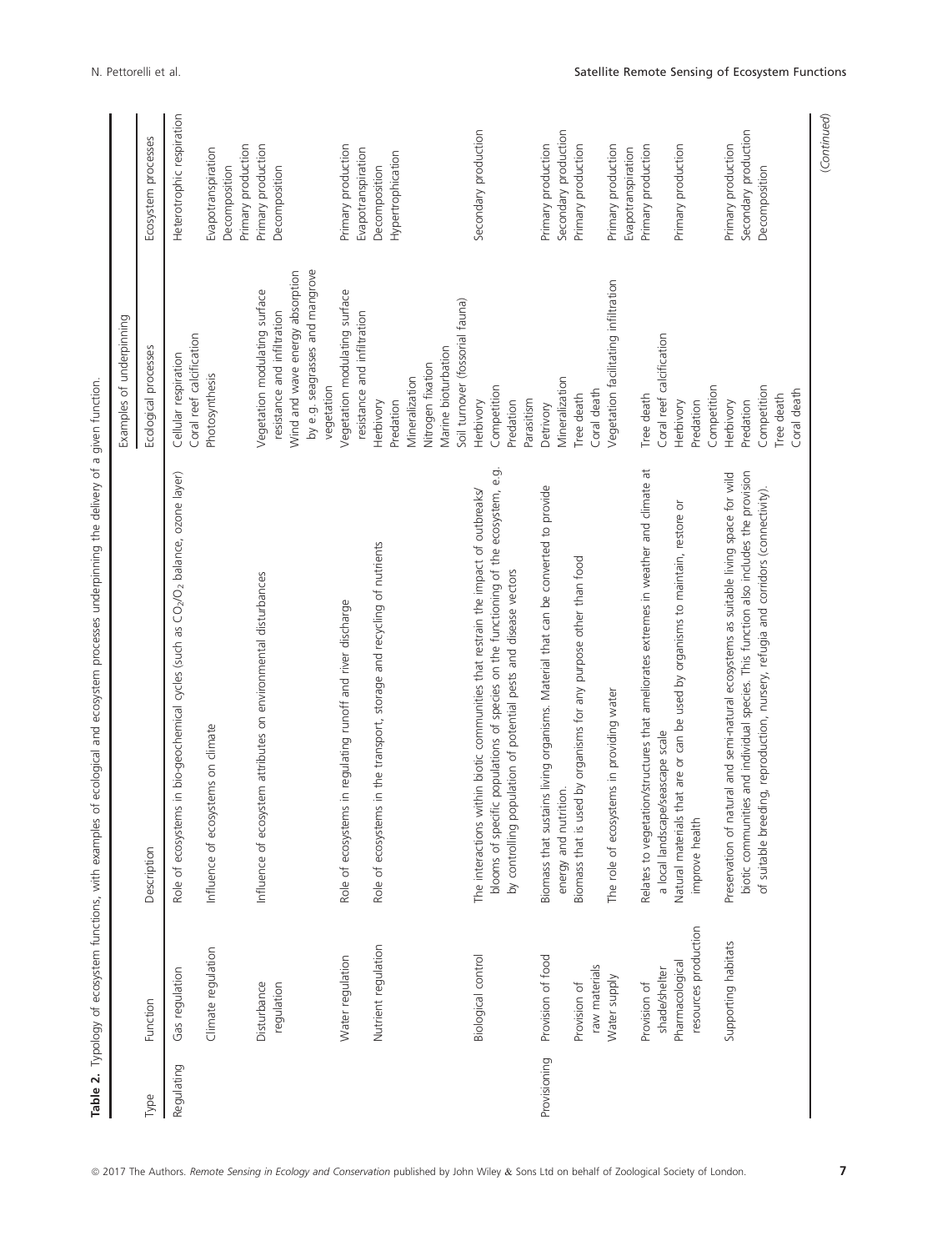|            |                                                     |                                                                                                                                                                                                                                                               | Examples of underpinning                                        |                                            |
|------------|-----------------------------------------------------|---------------------------------------------------------------------------------------------------------------------------------------------------------------------------------------------------------------------------------------------------------------|-----------------------------------------------------------------|--------------------------------------------|
| Type       | Function                                            | Description                                                                                                                                                                                                                                                   | Ecological processes                                            | Ecosystem processes                        |
|            | genetic resources<br>Production of                  | Self-maintaining diversity of organisms developed over evolutionary time (capable of<br>continuing to change)                                                                                                                                                 | Competition<br>Predation<br>Herbivory                           | Secondary production<br>Primary production |
| Supporting | Soil/sediment retention                             | Role of vegetation root matrix and soil biota in soil/sediment retention                                                                                                                                                                                      | Root zone competition<br>Erosion                                | Primary production                         |
|            | and assimilation<br>Waste treatment                 | in transport, storage and recycling of organic and inorganic wastes<br>(defined here as by-products generated by a given set of organisms)<br>Role of biota                                                                                                   | Organic and inorganic product<br>assimilation<br>Filter feeding | Hypertrophication<br>Decomposition         |
|            | (of seed and larvae)<br>Pollination/dispersal       | Role of biota in movement of floral gametes and seeds, or aquatic/marine spores,<br>eggs and larvae                                                                                                                                                           | Nectarivory<br>Predation<br>Herbivory                           | Primary production                         |
|            | vegetation/coral<br>Barrier effect of<br>structures | such as particulate matter, dust and aerosols (including agricultural<br>chemicals and industrial and transport emissions), enhances air mixing and<br>Vegetation/structures impedes the movement of airborne and waterborne<br>mitigates noise<br>substances | Coral reef calcification                                        | Primary production                         |
|            | Soil/Sediment formation                             | Facilitation of soil/sediment formation processes                                                                                                                                                                                                             | Biological weathering of rocks<br>Sediment trapping             | Primary production<br>Decomposition        |

As with most conceptual frameworks that inform our understanding of the natural world (Stephens et al. 2015), ecosystem functions ultimately relate to entities that can be hard to measure directly and are the result of multiple ecosystem processes (Table 2; Fig. 2). Hence, the monitoring a given ecosystem function will mostly depend on the tracking of many relevant indicators. Table 3 provides a non-exhaustive list of open-access satellite remote sensing products that could contribute to the dynamic, global monitoring of ecosystem functions: as one can see, a range of ecosystem function indicators is already well supported by existing products (Table 3). In addition, upcoming satellite missions will increase the level of detail and accuracy with which we can map ecosystem functions, as well as opening new monitoring opportunities (Table 4). The Sentinel missions in particular could become a game changer for comprehensive global ecosystem function monitoring, since they (i) carry a range of sensors relevant to land, ocean and atmospheric monitoring; (ii) provide the only global, open-access radar imagery (Sentinel 1); (iii) allow gathering data at both high temporal (5 days) and spatial resolutions (5–10 m). Future spaceborne hyperspectral sensor missions (such as the Environmental Mapping and Analysis Program (EnMAP), the Hyperspectral Infrared Imager (HyspIRI), and the Hyperspectral Precursor of the Application Mission (PRISMA – Italian Space Agency) could moreover provide unprecedented opportunities to characterize surface chemistry and structure in great detail (Chambers et al. 2007). Data collected by these missions could indeed expand ecosystem monitoring capacity significantly, especially with regard to carbon and water vapour flux modelling (Fuentes et al. 2006), chemical composition of foliage (Schlerf et al. 2010), early detection of defoliators (Fassnacht et al. 2014), accurate mapping of burned areas (Veraverbeke et al. 2014), permafrost monitoring (Buchhorn et al. 2013) and measurements of ecosystem methane emissions (Thompson et al. 2015), complementing the monitoring capacity of existing sensors (Guanter et al. 2015). Monitoring of biomass (Hyde et al. 2007; Nelson et al. 2007) and canopy structure (Vierling et al. 2008; Lefsky 2010; Enßle et al. 2014) are also likely to be facilitated by the availability of global LiDAR data from spaceborne missions (e.g. ICESat-2 and GEDI; Patterson and Healey 2015; Brown et al. 2016). Beyond new satellite missions, advances in data processing are also likely to expand ecosystem function monitoring capacities. For instance, image fusion techniques allow combining imagery with high spatial, low temporal

 $\mathbf{r}$  $\sim$  1  $\sim$ 

Table 2. Continued

Continued.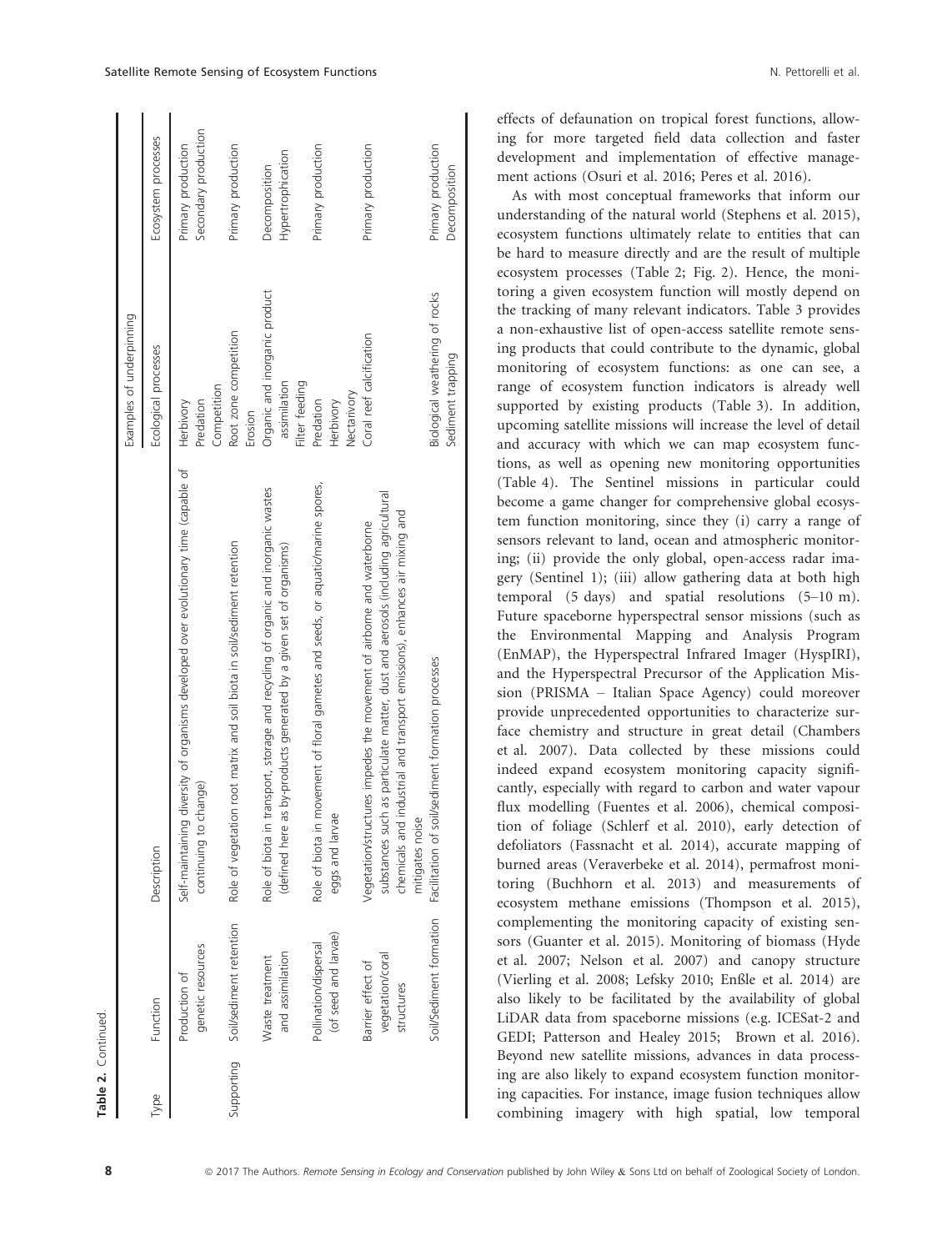

Figure 2. Example of ecological and ecosystem processes underpinning the food provision function. Different 'types of food' (e.g., vegetal, animal) can be produced by ecosystems, and each type can be tracked using indicators related to the two major ecosystem processes underpinning the production of these food (namely primary and secondary productivity). Each ecosystem process is itself shaped by multiple ecological processes, such as photosynthesis, competition, herbivory, predation and mineralization.

resolution (e.g. Landsat) and imagery with low spatial, high temporal resolution (e.g. MODIS) into time series with high spatial, high temporal resolution (Gao et al. 2006; Schmidt et al. 2015), which could support a better characterization of vegetation phenology.

#### Limitations

Monitoring ecosystem functions, using satellite data or ground-based information, first necessitates agreement on what ecosystem functions are, but also on what ecosystems are and where their boundaries lie (Likens 1992). Such difficulties are not limited to ecosystems, with similar discussions arising when considering populations or species (see e.g. Mallet 1995; Berryman 2002). The Red List of Ecosystems offers a comprehensive framework for defining and monitoring ecosystems (Bland et al. 2016), and as such could be used as a reference point for agreeing on where boundaries should be set. Doing so would allow complementarity and effectiveness in efforts to monitor, and report on, the state of ecosystems globally.

As demonstrated in Table 3, monitoring ecosystem function then involves making a number of choices in terms of which indicators and which proxies to consider; these choices may all have implications for the reliability of the inferred trends. Satellite remote sensing is moreover associated with intrinsic limitations, which have been discussed at length (see e.g. Pettorelli 2013; Pettorelli et al. 2014, 2016); one can thus expect data product characteristics (spatial, temporal, spectral resolutions) to influence mapping accuracy and monitoring opportunities for certain ecosystem functions in certain environments. Integrated use of multiple remote sensing sources and increased remote sensing capacity can help overcome many of these known challenges, as long as data and product requirements are clearly identified: the prioritization of new satellite missions associated with freely accessible data for scientific use might indeed be facilitated by the formulation of clear, consensual demands from ecosystem researchers (Paganini et al. 2016).

Discussions around the monitoring of ecosystem functions will need to involve clarity on which processes are being monitored for each considered ecosystem function; what the reliability and sensitivity of each considered proxy are; what aggregation method is being used (if any) to integrate the collated information relating to the ecosystem processes that shape a given ecosystem function; and how the choices made affect decision-making robustness in a given context (Stephens et al. 2015). Remote sensing proxies will often need to be combined with field measurements to accurately represent the desired ecosystem function (e.g. Tong et al. 2004). Indeed, joint analysis of satellite data with in situ measurements, or process measurements in the lab, may be essential steps to the refinement and increased capacity and utility, of satellite-based indicators for ecosystem function monitoring (Racault et al. 2014). This is likely to be a non-trivial task, particularly in highly dynamic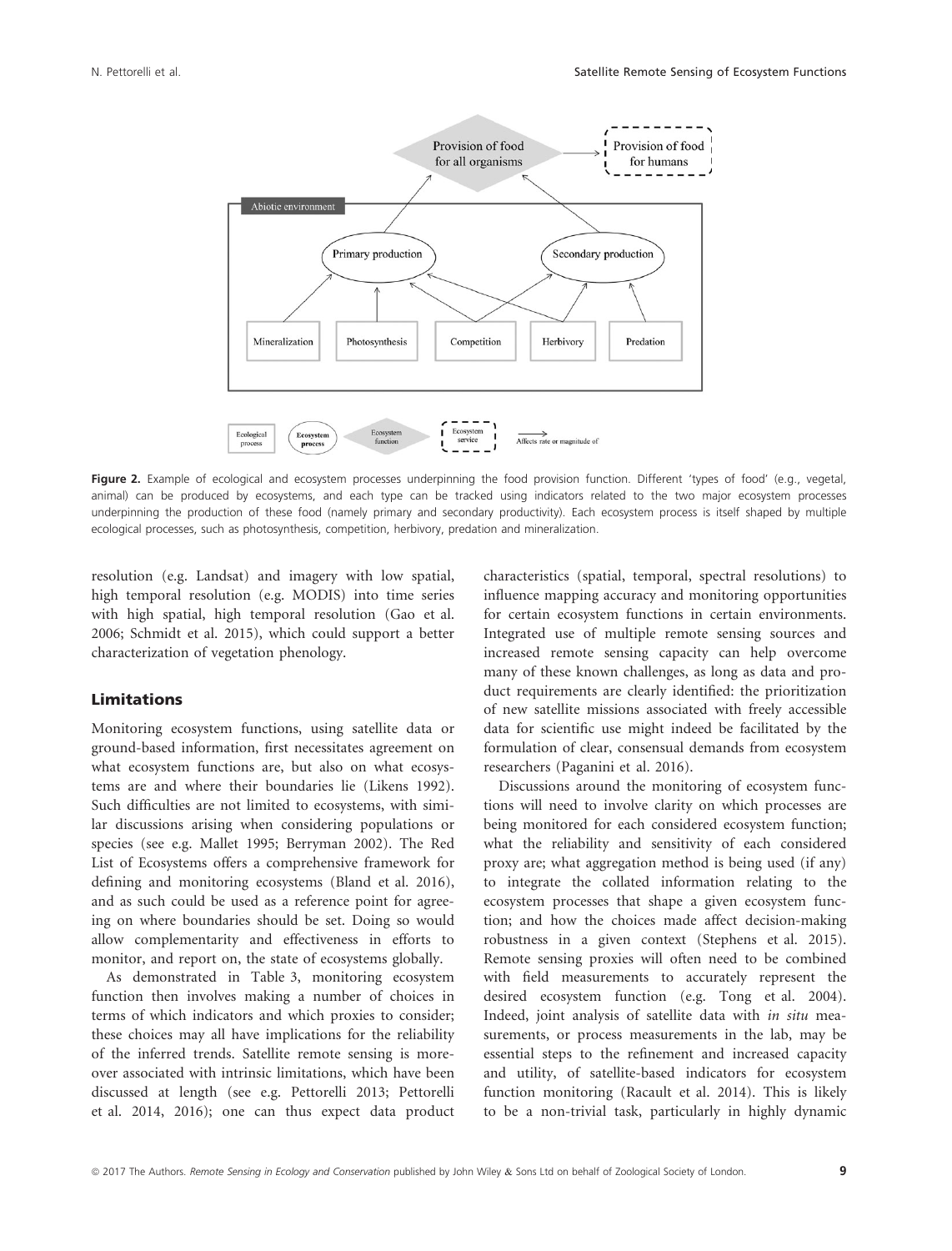| Function                  | Indicator                                                     | Proxy                                                                                  | Satellite (sensor)                                                                                                                                                                                                                                                         | SRS data product                                                                                                                                                                                                                                                            | Examples                                                                                                                                                                                                                                                                  |
|---------------------------|---------------------------------------------------------------|----------------------------------------------------------------------------------------|----------------------------------------------------------------------------------------------------------------------------------------------------------------------------------------------------------------------------------------------------------------------------|-----------------------------------------------------------------------------------------------------------------------------------------------------------------------------------------------------------------------------------------------------------------------------|---------------------------------------------------------------------------------------------------------------------------------------------------------------------------------------------------------------------------------------------------------------------------|
| Gas regulation            | Emissions of gases by<br>Gas concentrations<br>ecosystems     | Total methane burden<br>Total ozone burden<br>Air-sea CO <sub>2</sub> flux             | Multiple, including POES (AVHRR),<br>Nimbus-7/Meteor-3/Earth Probe<br>Terra/Aqua (MODIS), TRMM<br>Sentinel-5P (TROPOMI)<br>Terra/Aqua (MODIS)<br>Aqua (AIRS)<br>(CERES)                                                                                                    | MODIS Atmospheric Profile product<br>Total Ozone Mapping Spectrometer<br>NOAA AOML Surface CO <sub>2</sub> Flux<br>O <sub>3</sub> tropospheric profile<br>$(TOMS)$ (1978-2006)<br>maps (1982-2009)<br>Methane product                                                       | Ribeiro et al. (2016) used the Aqua<br>methane concentrations over the<br>Amazon to wetness and biomass<br>concentration to map emissions<br>(AIRS) Methane product to link<br>GOME-derived nitrogen oxide<br>Spichtinger et al. (2001) used<br>from boreal forest fires. |
| regulation<br>Climate     | Temperature regulation                                        | Land and sea surface<br>temperature                                                    | Terra/Aqua (MODIS)<br>Terra/Aqua (MODIS)<br>Sentinel 3 (SLSTR)<br>POES (AVHRR)                                                                                                                                                                                             | MODIS Land Surface Temperature<br>MODIS Sea Surface Temperature<br>Ocean/Sea Surface Temperature<br>NOAA Coral Reef Watch Sea<br>Land Surface Temperature<br>Surface Temperature<br>and Emissivity                                                                          | Jin and Dickinson (2010) used Terra<br>(MODIS) data to derive land skin<br>temperature and investigate its<br>albedo and vegetation, among<br>relationship with local surface<br>other parameters.<br>burning.                                                            |
|                           | Precipitation regulation<br>Ocean carbon cycle<br>regulation  | Evapotranspiration<br>calcification<br>Cloud cover<br>Coral reef<br>Rainfall           | TRMM (PR, TMI, VIRS, CERES)<br>TRMM (PR, TMI, VIRS, CERES)<br><b>TRMM (PR, TMI, VIRS, CERES)</b><br>Merged MERIS, Aqua-MODIS,<br>Landsat (TM, ETM+, OLI/TIRS)<br>Sentinel-5P (TROPOMI)<br>Terra/Aqua (MODIS)<br>Terra/Aqua (MODIS)<br>CloudSat (CALIPSO)<br>OCEANSAT (OCM) | TRMM precipitation estimates (1998<br>CALIPSO Cloud Cover (2006-2011)<br>ESA Ocean Colour CCI product<br>Ocean Colour Monitor (OCM)<br>Landsat evapotranspiration<br>MODIS evapotranspiration<br>Fractional cloud cover<br>MODIS Cloud Cover<br>$-2015$ )<br>CHIRPS<br>GPCP |                                                                                                                                                                                                                                                                           |
| Disturbance<br>regulation | Extent of fire damages<br>Flood occurrence<br>Fire occurrence | Extent of burned area<br>Standing water<br>Fire hotspots                               | DMSP (SSM/I), ERS-1, POES (AVHRR)<br>SeaWiFS and VIIRS data<br>SPOT (HRV, HRVIR, HRG)<br>Terra/Aqua (MODIS)<br>Terra/Aqua (MODIS)<br>Terra/Aqua (MODIS)<br><b>TRIMM (CERES)</b>                                                                                            | Global Inundation Extent from Multi-<br>Global Flood Monitoring System<br><b>MODIS Burned Area Product</b><br>NRT Global Flood Mapping<br>SPOT VGT Burned Area<br>Satellites (1993-2007)<br>MODIS FIRMS                                                                     | NOAA CRW products were used to<br>MODIS Burned Area product to<br>monitor the Great Barrier Reef<br>Hantson et al. (2015) used the<br>investigate what drives the<br>distribution of fire extent<br>worldwide.                                                            |
|                           | Drought occurrence                                            | standing vegetation<br>precipitation index<br>Water-content in<br>Standardized<br>(SP) | Nimbus-7 (SMMR), DMSP (SSM/I),<br>TRMM (PR, TMI, VIRS, CERES)<br>TRMM (TMI)                                                                                                                                                                                                | Vegetation Optical Depth from VUA-<br>NASA Land Parameter Retrieval<br>Satellite-Based Global Drought<br>Climate Data Record<br>Model                                                                                                                                       | during the 2002 bleaching event<br>concentration in coastal waters.<br>Harvey et al. (2015) used MERIS<br>data to monitor chlorophyll- a<br>(Liu et al. 2003)                                                                                                             |

10 **10** © 2017 The Authors. Remote Sensing in Ecology and Conservation published by John Wiley & Sons Ltd on behalf of Zoological Society of London.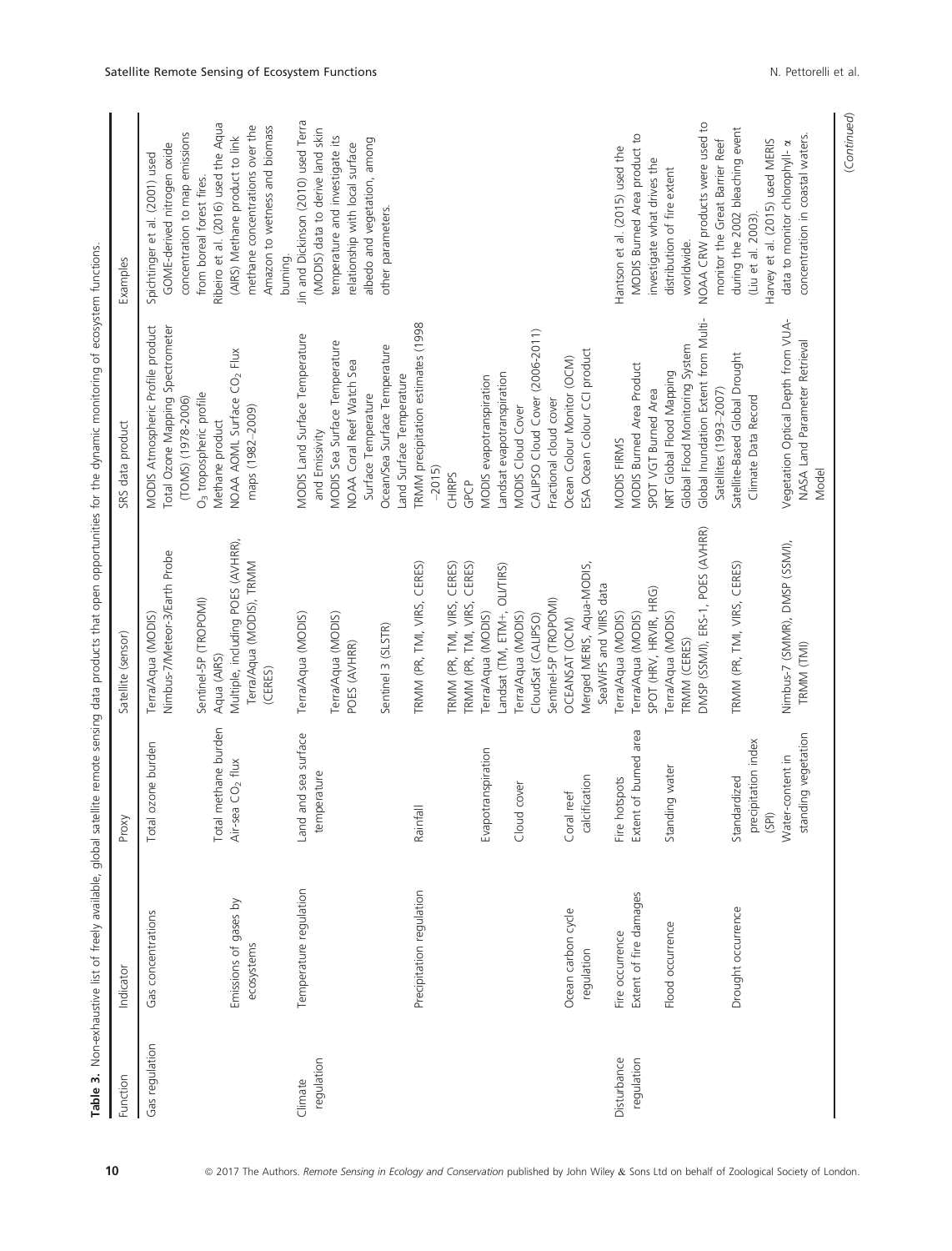| Function                   | Indicator                                    | Proxy                                                                                                               | Satellite (sensor)                                                                                                                                      | SRS data product                                                                                                                                    | Examples                                                                                                                                      |
|----------------------------|----------------------------------------------|---------------------------------------------------------------------------------------------------------------------|---------------------------------------------------------------------------------------------------------------------------------------------------------|-----------------------------------------------------------------------------------------------------------------------------------------------------|-----------------------------------------------------------------------------------------------------------------------------------------------|
|                            | Defoliator outbreaks                         | Changes in maximum<br><b>NDVI</b>                                                                                   | Terra/Aqua (MODIS)<br>POES (AVHRR)                                                                                                                      | GIMMS NDVI (1981-2011)<br>MODIS NDVI                                                                                                                |                                                                                                                                               |
|                            | Coral bleaching                              | Hotspots of sea<br>temperature<br>Sea surface                                                                       | POES (AVHRR)<br>POES (AVHRR)                                                                                                                            | NOAA Coral Reef Watch products<br>NOAA Coral Reef Watch products                                                                                    |                                                                                                                                               |
|                            |                                              | surface temperature<br>Degree Heating<br>Weeks                                                                      | POES (AVHRR)                                                                                                                                            | NOAA Coral Reef Watch products                                                                                                                      |                                                                                                                                               |
|                            | Eutrophication of water<br>bodies            | <b>Bleaching Alert Areas</b><br>Ocean Colour                                                                        | Orb-View-2 (SeaWiFS)<br>Terra/Aqua (MODIS)<br>ENVISAT (MERIS)<br>Sentinel 3 (OLCI)<br>POES (AVHRR)                                                      | matter) data from MERIS, MODIS<br>NOAA Coral Reef Watch products<br>Color dissolved organic matter/<br>Ocean colour (total suspended<br>and SeaWiFS |                                                                                                                                               |
| regulation<br>Water        | Inland water dynamic                         | Change in water<br>distribution<br>Water body<br>stage                                                              | Terra/Aqua (MODIS)<br>Landsat (TM, ETM+)<br>Sentinel 3 (SRAL)                                                                                           | Global Surface Water (1984-2015)<br>Sentinel 3 altimetry (lakes level)<br>yellow substance (CDOM)<br>MODIS Water Mask                               | regional water dynamics in the<br>effect of land cover change on<br>Spera et al. (2016) used MODIS<br>evaporation data to track the           |
| Soil/Sediment<br>retention | Sediment plumes                              | Suspended sediment<br>Turbidity                                                                                     | Orb-View-2 (SeaWiFS)<br>Terra/Aqua (MODIS)<br>Sentinel 3 (OLCI)<br>ENVISAT (MERIS)                                                                      | Suspended sediment concentration<br>matter) data from MERIS, MODIS<br>Ocean colour (total suspended<br>and SeaWiFS                                  | Valente and da Silva (2009) used an<br>MODIS Ocean Colour product to<br>monitor a turbid plume in an<br>Cerrado biome.<br>estuary.            |
| regulation<br>Nutrient     | Nutrient availability                        | concentration<br>Chlorophyll-a<br>Algal bloom                                                                       | Terra/Aqua (MODIS), Orb-View-2<br>Vlany, including ENVISAT (MERIS),<br>Vlany, including MODIS, MERIS,<br>VIIRS, GOCI, SeaWiFS, CZCS<br>(SeaWiFS), VIIRS | Ocean colour data from GlobCover,<br>Chlorophyll- a product from NASA<br>Ocean Color project<br>ESA-CCI                                             | eutrophication in response to land<br>use change in a lake's catchment.<br>and MODIS data to characterize<br>Huang et al. (2014) used Landsat |
| Pollination                | Vegetation phenology<br>Primary productivity | Temporal dynamics of<br>seasonal changes in<br>vegetation indices<br>SRS-based primary<br>productivity<br>estimates | Terra/Aqua (MODIS)<br>Terra/Aqua (MODIS)<br>Terra/Aqua (MODIS)<br>Metop (AVHRR)                                                                         | MODIS Gross Primary Production or<br>AVHRR NDVI3 g (1981-2011)<br>Net Primary Production<br>MODIS NDVI<br>MODIS EVI                                 | mapped pollination efficiency using<br>the GLOBCOVER land cover<br>Schulp and Alkemade (2011)<br>product.                                     |
| Biological<br>control      | Defoliator control                           | Changes in maximum<br><b>NDVI</b>                                                                                   | Terra/Aqua (MODIS)                                                                                                                                      | MODIS NDVI                                                                                                                                          | Spruce et al. (2011) used MODIS<br>moth Lymantria dispar in North<br>defoliation by European gypsy<br>NDVI time series to map<br>America.     |

Table 3. Continued.

Table 3. Continued.

(Continued)

(Continued)

<sup>©</sup> 2017 The Authors. Remote Sensing in Ecology and Conservation published by John Wiley & Sons Ltd on behalf of Zoological Society of London. 11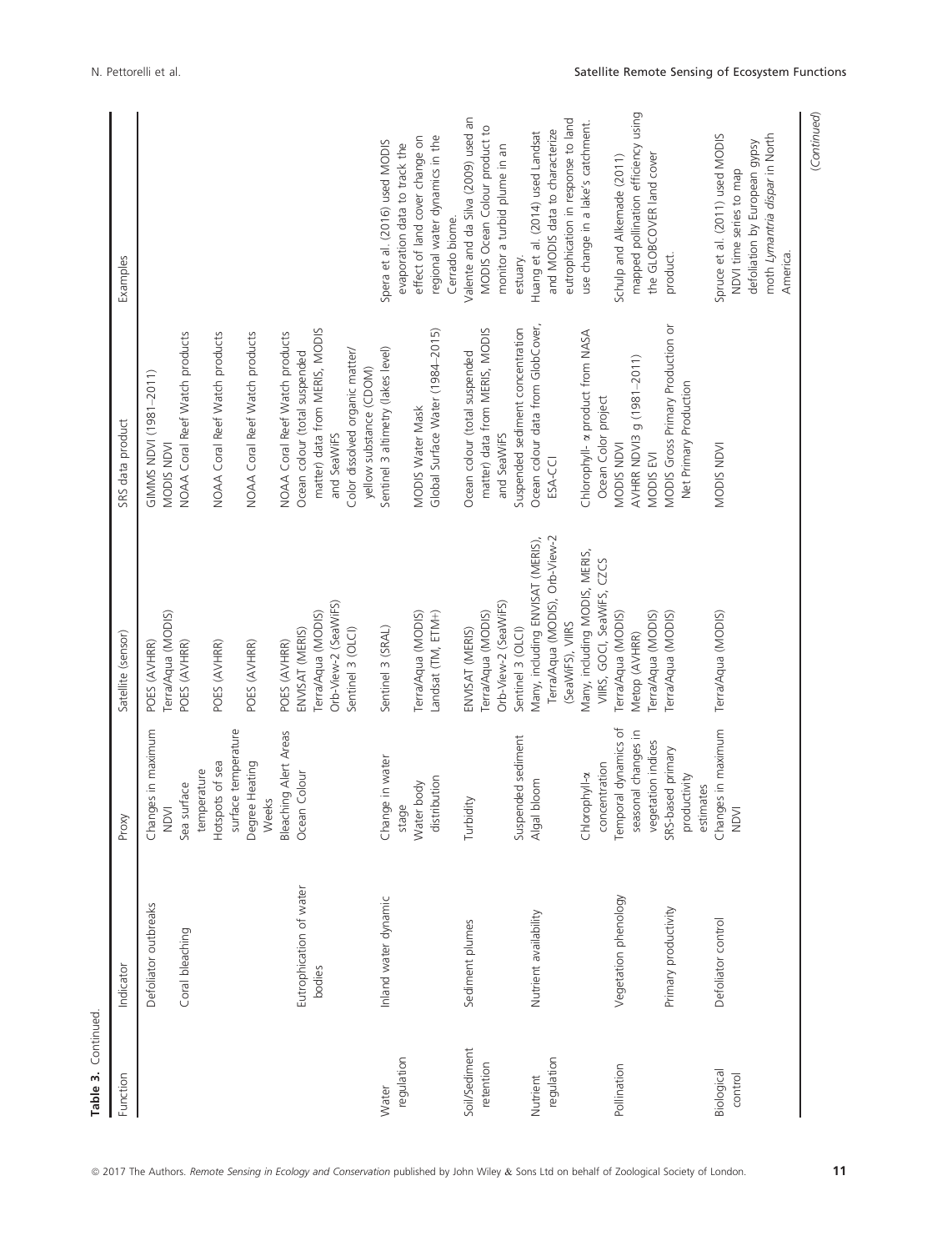| Table 3. Continued.             |                     |                                  |                          |                                                       |                                                                             |
|---------------------------------|---------------------|----------------------------------|--------------------------|-------------------------------------------------------|-----------------------------------------------------------------------------|
| Function                        | Indicator           | Proxy                            | Satellite (sensor)       | SRS data product                                      | Examples                                                                    |
| Barrier effect of<br>vegetation | Vegetation barriers | Forest cover                     | Landsat (TM, ETM+, OLI)  | Landsat Global Forest Cover Change<br>$(2000 - 2012)$ | derived maps of benthic vegetation<br>Carniello et al. (2014) used Landsat- |
|                                 |                     |                                  | Terra/Aqua (MODIS)       | MODIS Land Cover Type                                 | to account for their barrier effect                                         |
|                                 |                     | Tree cover                       | Terra/Aqua (MODIS)       | MODIS Vegetation Continuous Fields                    | in a model of coastal sediment                                              |
|                                 |                     |                                  | Landsat (TM, ETM+, OLI)  | Landsat Tree Cover Continuous<br>$(2000 - 2013)$      | dynamics.                                                                   |
|                                 |                     |                                  |                          | Fields (2000 & 2005)                                  |                                                                             |
|                                 | Air quality         | Aerosol particles                | Terra (MODIS)            | Aerosol Optical Thickness                             |                                                                             |
|                                 |                     |                                  | CALIPSO (CALIOP/IIR/WFC) | CALIPSO All-Sky Aerosol Extinction                    |                                                                             |
|                                 |                     |                                  |                          | product                                               |                                                                             |
|                                 |                     |                                  | CALIPSO (CALIOP/IIR/WFC) | CALIPOSO Aerosol Profiles and Layer                   |                                                                             |
|                                 |                     |                                  |                          | products                                              |                                                                             |
|                                 |                     | Nitrogen dioxide                 | Metop (GOME)             | GOME or SCIAMACY Nitrogen                             |                                                                             |
|                                 |                     |                                  | ENVISAT (Sciamacy)       | Dioxide                                               |                                                                             |
|                                 |                     |                                  | Aura (OMI)               | OMI/Aura sulfur dioxide abundance                     |                                                                             |
|                                 | Wind speed          | Sulfur dioxide<br>SRS-based wind | QuikSCAT (SeaWinds)      | QuikSCAT wind speed                                   |                                                                             |
|                                 |                     | speed estimates                  |                          |                                                       |                                                                             |
| Supporting                      | Habitat extent      | Land cover                       | ENVISAT (MERIS)          | ESA global land cover maps for                        | Harwood et al. (2016) improved                                              |
| habitats                        |                     |                                  | SPOT (HRV, HRVIR, HRG)   | 2000, 2005 and 2010 (MERIS and                        | habitat condition assessments                                               |
|                                 |                     |                                  |                          | SPOT)                                                 | across Australia using two land                                             |
|                                 |                     |                                  | Terra/Aqua (MODIS)       | MODIS Land Cover Type                                 | cover products (based on AVHRR                                              |
|                                 |                     | Forest cover                     | Landsat (TM, ETM+, OLI)  | Landsat Global Forest Cover Change                    | and MODIS).                                                                 |
|                                 |                     |                                  |                          | $(2000 - 2014)$                                       |                                                                             |
|                                 |                     |                                  | Terra/Aqua (MODIS)       | MODIS Land Cover Type                                 |                                                                             |
|                                 |                     | Tree cover                       | Terra/Aqua (MODIS)       | MODIS Vegetation Continuous Fields                    |                                                                             |
|                                 |                     |                                  |                          | $(2000 - 2013)$                                       |                                                                             |
|                                 |                     |                                  | Landsat (TM, ETM+, OLI)  | Landsat Tree Cover Continuous                         |                                                                             |
|                                 |                     |                                  |                          | Fields (2000 & 2005)                                  |                                                                             |
|                                 |                     | Water body                       | Terra/Aqua (MODIS)       | <b>MODIS Water Mask</b>                               |                                                                             |
|                                 |                     | distribution                     |                          |                                                       |                                                                             |
|                                 |                     | Inland water dynamic             | Landsat (TM, ETM+)       | Global Surface Water (1984-2015)                      |                                                                             |
|                                 |                     | Sea ice                          | Nimbus-7 (SMMR)          | Sea Ice Concentration (from Nimbus-                   |                                                                             |
|                                 |                     |                                  | DMSP (SSM/I, SSMIS)      | 7 and DMSP)                                           |                                                                             |
|                                 |                     |                                  | GRACE (KBR)              | GRACE Monthly surface mass                            |                                                                             |
|                                 |                     |                                  |                          | changes                                               |                                                                             |
|                                 |                     |                                  | Cryosat (SIRAL)          | Cryosat ice thickness                                 |                                                                             |
|                                 |                     | Glaciers                         | Terra (ASTER)            | GLIMS                                                 |                                                                             |
|                                 | Habitat quality     | Salinity                         | SMOS (MIRAS)             | SMOS salinity                                         |                                                                             |
|                                 |                     |                                  | SAC-D (Aquarius)         | Aquarius sea surface salinity (2011-                  |                                                                             |
|                                 |                     |                                  |                          | 2015)                                                 |                                                                             |
|                                 |                     |                                  |                          |                                                       |                                                                             |

(Continued) (Continued)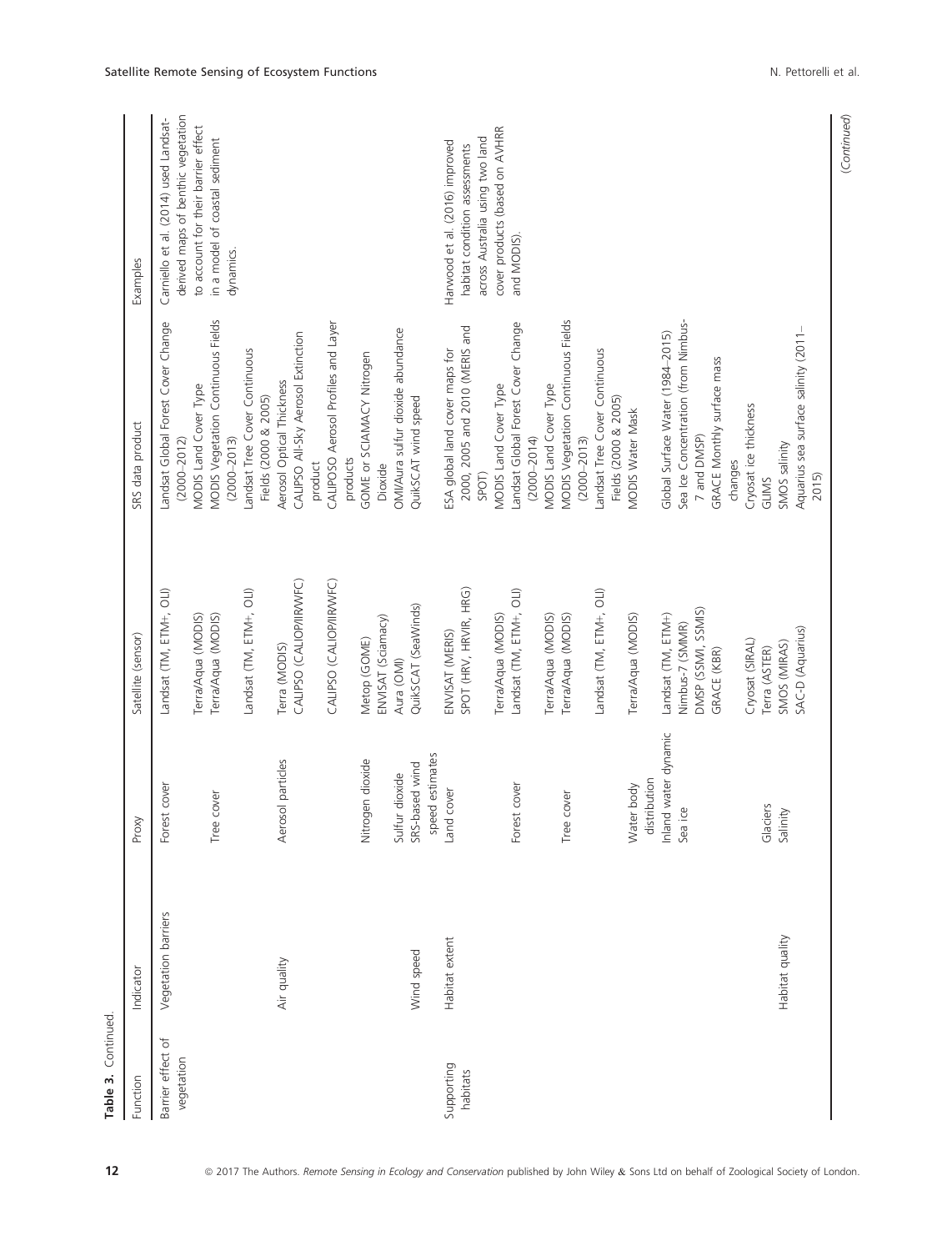| Function              | Indicator                        | Proxy                                                                            | Satellite (sensor)                                                                                                                                                                                                             | SRS data product                                                                                                                                                                        | Examples                                                                                                                                                                      |
|-----------------------|----------------------------------|----------------------------------------------------------------------------------|--------------------------------------------------------------------------------------------------------------------------------------------------------------------------------------------------------------------------------|-----------------------------------------------------------------------------------------------------------------------------------------------------------------------------------------|-------------------------------------------------------------------------------------------------------------------------------------------------------------------------------|
|                       |                                  | Albedo<br>Soil moisture                                                          | Metop, DMSP(SSM/I), TRMM(TMI)<br>Multiple, including ERS-1/2,<br>SMAP (SMAP Radiometer)<br>Terra/Aqua (MODIS)                                                                                                                  | MODIS Surface Albedo product<br>ESA CCI Soil Moisture<br>Soil moisture Product                                                                                                          |                                                                                                                                                                               |
|                       |                                  | SRS-based primary<br>productivity<br>estimates                                   | Terra/Aqua (MODIS)<br>Terra/Aqua (MODIS)                                                                                                                                                                                       | MODIS Gross Primary Production/Net<br>MODIS Chlorophyll a<br>Primary Production                                                                                                         |                                                                                                                                                                               |
| formation<br>Sediment | Deposition                       | temperature<br>Surface particle size<br>distribution<br>Sea surface              | Terra/Aqua (MODIS)<br>Terra (ASTER)                                                                                                                                                                                            | MODIS Sea Surface temperature<br>ASTER SWIR and TIR mineral<br>products                                                                                                                 | surface reflectance data to predict<br>Villar et al. (2013) used MODIS                                                                                                        |
| Food                  | vegetal biomass<br>Production of | SRS-based primary<br>productivity<br>estimates                                   | Vlany, including ENVISAT (MERIS),<br>Terra/Aqua (MODIS)                                                                                                                                                                        | MODIS Gross Primary Production/Net<br>Ocean colour (total suspended<br>Primary Production                                                                                               | Landsat-derived biomass estimates<br>to investigate effects of different<br>sedimentation rates in a river<br>Malmstrom et al. (2009) used                                    |
|                       | of fish stocks<br>Production     | Vegetation indices<br>Land cover<br>Chloropyll-a<br>concentration<br>Sea surface | Many, including MODIS, MERIS,<br>VIIRS, GOCI, SeaWiFS, CZCS<br>Orb-View-2 (SeaWiFS), VIIRS<br>Terra/Aqua (MODIS)<br>Terra/Aqua (MODIS)<br>Terra/Aqua (MODIS)<br>Terra/Aqua (MODIS)<br>Terra/Aqua (MODIS)<br>Terra/Aqua (MODIS) | Chlorophyll-a product from NASA<br>MODIS Sea Surface temperature<br>Ocean Color project<br>MODIS Chlorophyll a<br><b>MODIS Land Cover</b><br><b>MODIS FAPAR</b><br>MODIS LAI<br>matter) | grassland restoration treatments<br>on forage availability                                                                                                                    |
| Raw materials         | Wood and NTFP                    | temperature<br>Tree cover                                                        | Landsat (TM, ETM+, OLI)<br>Terra/Aqua (MODIS)                                                                                                                                                                                  | MODIS Vegetation Continuous Fields<br>Landsat Tree Cover Continuous<br>Fields (2000 & 2005)<br>$(2000 - 2013)$                                                                          | Cudahy et al. (2016) used ASTER to<br>vegetation-free surfaces across<br>map mineral composition of<br>Australia                                                              |
| Water supply          | Water availability               | Evapotranspiration                                                               | Landsat (TM, ETM+, OLI/TIRS)<br>Many, including Terra/Aqua<br>(MODIS), TRMM (CERES)<br>Terra/Aqua (MODIS)<br>DMSP (SSM/I)                                                                                                      | Evapotranspiration data from the<br>Amsterdam Model (GLEAM)<br>Landsat evapotranspiration<br>MODIS evapotranspiration<br>Global Land Evaporation                                        | holes in semi-arid rangelands and<br>precipitation and digital elevation<br>surface reflectance to map water<br>Senay et al. (2013) used ASTER<br>then used satellite-derived |
|                       |                                  | Snow cover                                                                       | Terra/Aqua (MODIS)                                                                                                                                                                                                             | MODIS Snow Cover                                                                                                                                                                        | Semmens et al. (2016) used Landsat<br>8, MODIS and GOES to monitor<br>to monitor their water levels<br>daily evapotranspiration in<br>vineyards                               |

Table 3. Continued.

Table 3. Continued.

(Continued)

(Continued)

<sup>©</sup> 2017 The Authors. Remote Sensing in Ecology and Conservation published by John Wiley & Sons Ltd on behalf of Zoological Society of London. 13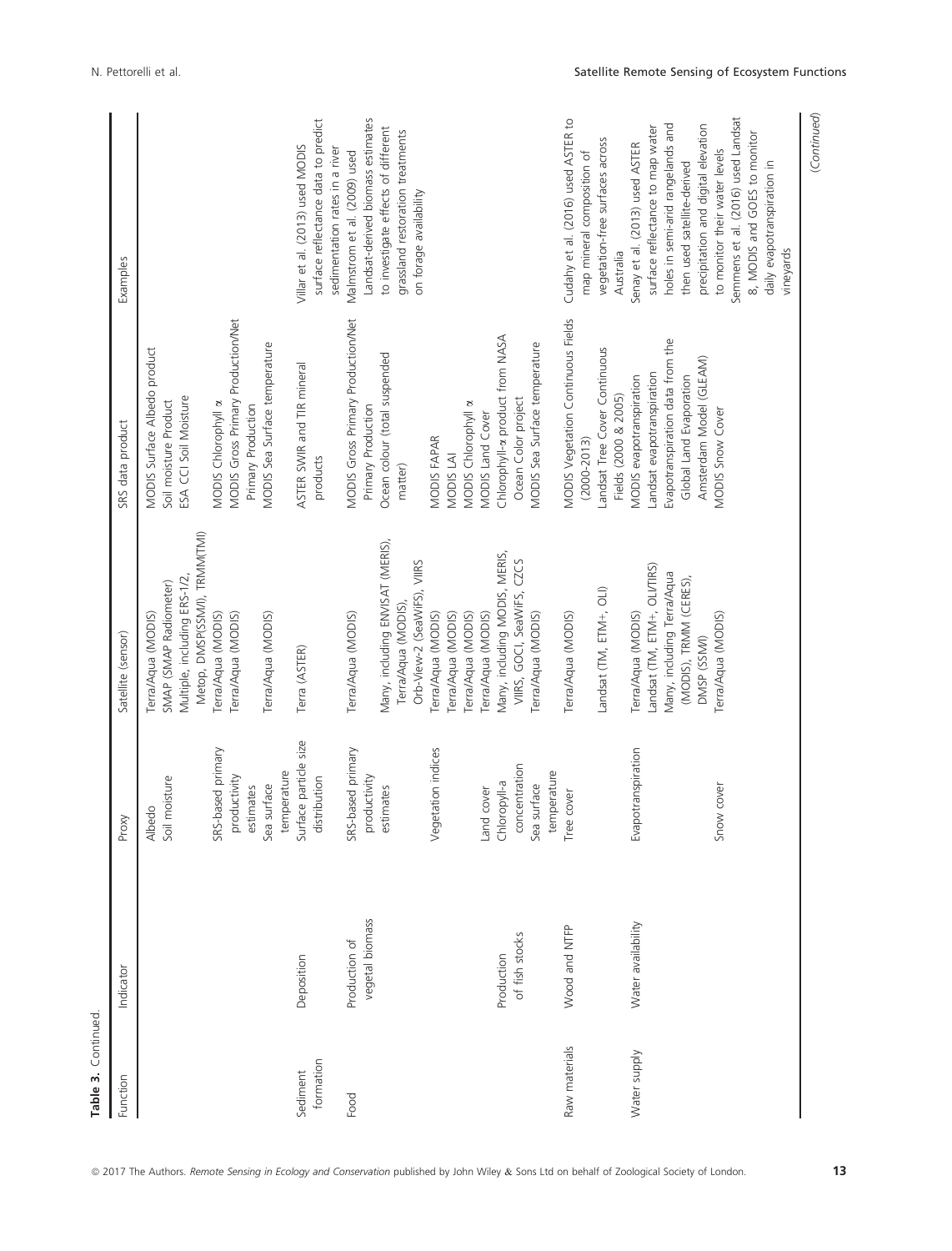| Function                             | Indicator                                                                                                                                                                                                                                                                                                                                                 | Proxy                                                          | Satellite (sensor)                                                                                                                                                                          | SRS data product                                                                                                                                                                                                                                                                                                                                                                                                                                                                                                                                                                                                                                                                                                                                                                                                                                                                                                                                                                                                                                                                                                                                                                                                                                                                                                                                                                                                                                                                                                                                                                                                                                                                                                                                                                                                                                                                                                                                                                                                                                                                                                                                                                                                                                                                                                                                                                                                                                                                                                                                                                                                                                                                                                                                                                                                                           | Examples                                                                                                                                                                                                                                                                  |
|--------------------------------------|-----------------------------------------------------------------------------------------------------------------------------------------------------------------------------------------------------------------------------------------------------------------------------------------------------------------------------------------------------------|----------------------------------------------------------------|---------------------------------------------------------------------------------------------------------------------------------------------------------------------------------------------|--------------------------------------------------------------------------------------------------------------------------------------------------------------------------------------------------------------------------------------------------------------------------------------------------------------------------------------------------------------------------------------------------------------------------------------------------------------------------------------------------------------------------------------------------------------------------------------------------------------------------------------------------------------------------------------------------------------------------------------------------------------------------------------------------------------------------------------------------------------------------------------------------------------------------------------------------------------------------------------------------------------------------------------------------------------------------------------------------------------------------------------------------------------------------------------------------------------------------------------------------------------------------------------------------------------------------------------------------------------------------------------------------------------------------------------------------------------------------------------------------------------------------------------------------------------------------------------------------------------------------------------------------------------------------------------------------------------------------------------------------------------------------------------------------------------------------------------------------------------------------------------------------------------------------------------------------------------------------------------------------------------------------------------------------------------------------------------------------------------------------------------------------------------------------------------------------------------------------------------------------------------------------------------------------------------------------------------------------------------------------------------------------------------------------------------------------------------------------------------------------------------------------------------------------------------------------------------------------------------------------------------------------------------------------------------------------------------------------------------------------------------------------------------------------------------------------------------------|---------------------------------------------------------------------------------------------------------------------------------------------------------------------------------------------------------------------------------------------------------------------------|
| shade and<br>Provision of<br>shelter | vegetation shades<br>Extent to which<br>the ground                                                                                                                                                                                                                                                                                                        | Tree cover                                                     | Landsat (TM, ETM+, OLI)<br>Terra/Aqua (MODIS)                                                                                                                                               | <b>MODIS Vegetation Continuous Fields</b><br>andsat Tree Cover Continuous<br>Fields (2000 & 2005)<br>$(2000 - 2013)$                                                                                                                                                                                                                                                                                                                                                                                                                                                                                                                                                                                                                                                                                                                                                                                                                                                                                                                                                                                                                                                                                                                                                                                                                                                                                                                                                                                                                                                                                                                                                                                                                                                                                                                                                                                                                                                                                                                                                                                                                                                                                                                                                                                                                                                                                                                                                                                                                                                                                                                                                                                                                                                                                                                       | vegetation cover on urban stream<br>estimate spatio-temporal changes<br>MODIS snow cover product to<br>Huang et al. (2016) produced a<br>Guzy et al. (2015) use LiDAR to<br>estimate the effect of riparian<br>shade and stream restoration<br>in snow cover across China |
| Pharmacological<br>resources         | Availability of plants                                                                                                                                                                                                                                                                                                                                    | SRS-based primary<br>productivity<br>Plant canopy<br>estimates | Terra/Aqua (MODIS)<br>Terra/Aqua (MODIS)                                                                                                                                                    | MODIS Gross Primary Production/Net<br>MODIS Leaf Area Index<br>Primary Production                                                                                                                                                                                                                                                                                                                                                                                                                                                                                                                                                                                                                                                                                                                                                                                                                                                                                                                                                                                                                                                                                                                                                                                                                                                                                                                                                                                                                                                                                                                                                                                                                                                                                                                                                                                                                                                                                                                                                                                                                                                                                                                                                                                                                                                                                                                                                                                                                                                                                                                                                                                                                                                                                                                                                          | No example found for this particular<br>potential<br>function                                                                                                                                                                                                             |
|                                      | Space; GOCI, Geostationary Ocean Color Imager; GOME,<br>SAC-D, Satelite de Aplicaciones Cientificas; SCIAMACY,<br>lite Pour l'Observation de la Terre; SSM/l, Special Sensor<br>Ranging System; LAI, Leaf Area Index; MERIS, Medium F<br>Microwave Imager; TROPOMI, Tropospheric Monitoring I<br>ng Radiometer Suite; VIRS, Visible and Infrared Scanner; |                                                                | given function (since routine production could be resumed). In such cases, the time period for which they are available was stated.<br>VUA, VU University Amsterdam; WFC, Wde Field Camera. | Most are currently routinely produced; discontinued products (based on existing sensors) were included too, when they could conceivably contribute to elaborating a monitoring scheme for a<br>Aerosol Lidar with Orthogonal Polarization; CALIPSO, Cloud-Aerosol Lidar and Infrared Pathfinder Satellite Observation; CCI,Climate Change Initiative; CERES, Clouds and the Earth's Radiant<br>mental Satellite; ERS, European Remote Sensing Satellites; ESA, European Space Agency; ETM+, Enhanced Thematic Mapper Plus; EVI,Enhanced vegetation index; FAPAR, Fraction of absorbed<br>Photosynthetic Active Radiation; FIRMS, Fire Information for Resource Management System; GIMMS, Global Inventory Modeling and Mapping Studies; GLIMS, Global Land Ice Measurements from<br>Resolution Imaging Spectrometer; MIRAS, Microwave Imaging Radiometer with Aperture Synthesis; MODIS, Moderate Resolution Imaging<br>Spectroradiometer; NASA, National Aeronautics and Space Administration; NDVI, Normalized Difference Vegetation Index; NFTP, Non-Timber Forest Product; NOAA, National Oceanic and Atmo-<br>Scanning Imaging Absorption Spectrometer for Atmospheric Cartography; SeaWIFS, Sea-viewing Wide Field-of-view Sensor; SIRAL, Syn-<br>thetic Aperture Interferometric Radar Altimeter; SMAP, Soil Moisture Active Passive; SMMR, Scanning Multichannel Microwave Radiometer; SMOS, Soil Moisture and Ocean Salinity; SPOT, Satel-<br>Short Wave Infrared and Thermal Infrared: AVHRR, Advanced Very High Resolution Radiometer; AVISO, Arichiving, Validation and Interpretation of Satellite Oceanographic data; CALIOP, Cloud-<br>Energy System; CHIRPS, Climate Hazards Group InfraRed Precipitation with Station data; CZCS, Coastal Zone Color Scanner; DMSP, Defense Meteorological Satellite Platform; ENVISAT, Environ-<br>GSFC, Goddard Space Flight Center; HRG, High Resolution Geometric; HRV, High Resolution Visible Polution Visible and Infrared; IIR, Infrared Imaging Radiometer; KBR, K-Band<br>spheric Administration; NRT, Near Real Time; OLCI, Ocean and Land Colour Instrument; OLI, Operational Land Imager; POES, Polar Operational Environmental Satellites; PR, Precipitation Radar;<br>AIRS, Atmospheric Infrared Sounder; AOML, Atlantic Oceanographic and Meteorological Laboratory, ASTER SWIR and TIR, Advanced Spaceborne Thermal Emission and Reflection Radiometer<br>Global Ozone Monitoring Experiment; GPCP, Global Precipitation Climatology Project; GRACE, Gravity Recovery And Climate Experiment;<br>Microwave Imager; SSMIS, Special Sensor Microwave Imager Sounder; TIRS, Thermal Infrared Sensor; TM, Thematic Mapper; TMI,TRMM<br>nstrument; OMI, Ozone Monitoring Instrument; TRNM, Tropical Rainfall Measuring Mission; VGT, Vegetation; VIRS, Visible Infrared Imag- |                                                                                                                                                                                                                                                                           |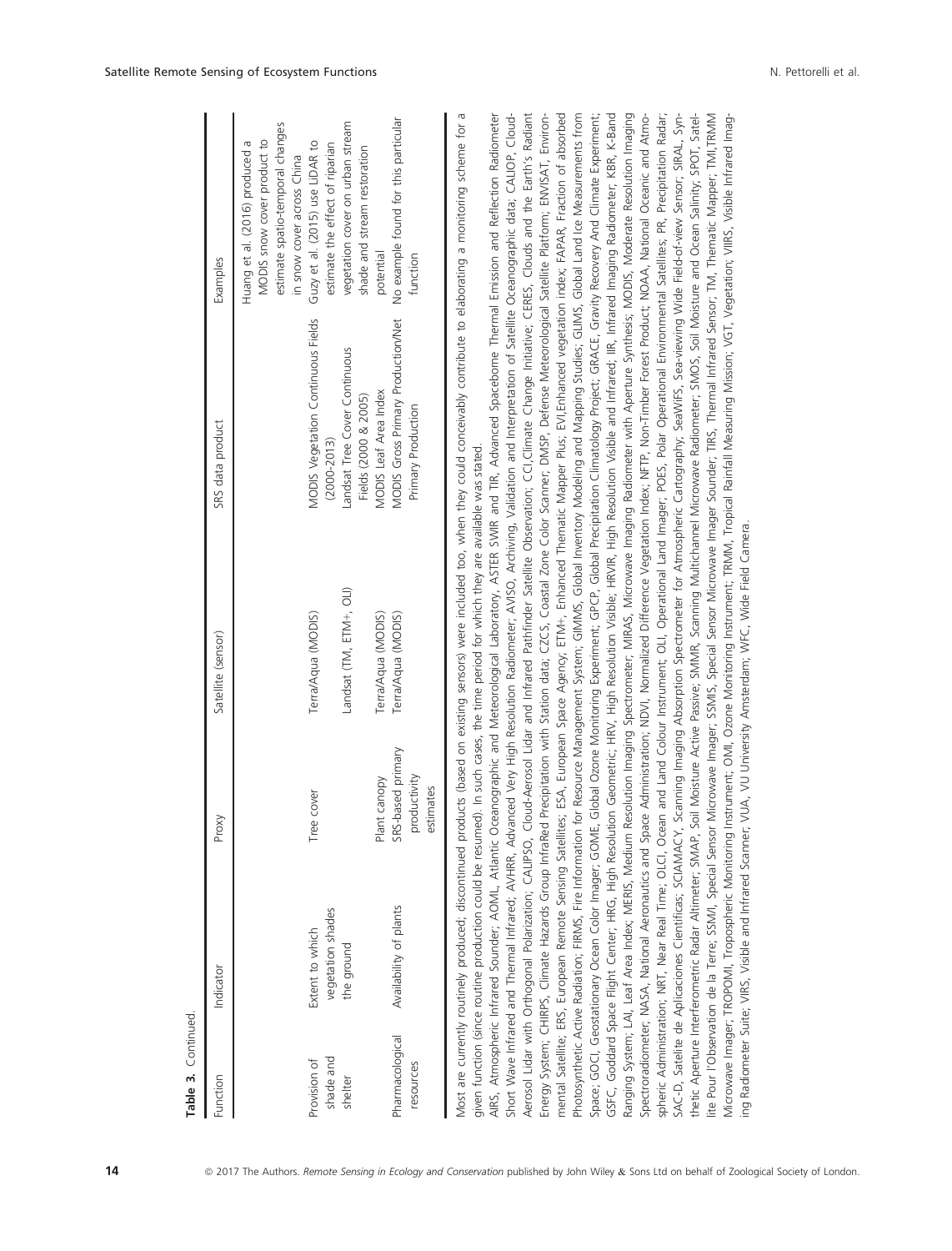|                        | Table 4. Non-exhaustive list of potential future satellite | remote sensing data products that could expand ecosystem function monitoring capacity |                                               |                                                                   |
|------------------------|------------------------------------------------------------|---------------------------------------------------------------------------------------|-----------------------------------------------|-------------------------------------------------------------------|
| Function               | Indicator                                                  | Proxy                                                                                 | Satellite (sensor)                            | SRS data product                                                  |
| Gas regulation         | Emissions of gases by ecosystems                           | Emissions from fire                                                                   | HyspIRI (VSWIR/TIR)<br>HyspIRI (VSWIR/TIR)    | HyspIRI volcano eruptions and emissions<br>HyspIRI fire emissions |
| Climate regulation     | Ocean carbon cycle regulation<br>Precipitation regulation  | Oceanic particulate organic carbon<br>Evapotranspiration<br>stock                     | HyspIRI (VSWIR/TIR)<br>Aqua (MODIS)           | HyspIRI evapotranspiration<br>Potential future product            |
|                        |                                                            | Oceanic biological carbon stock                                                       | ESA-CCI                                       | Potential future product                                          |
| Disturbance regulation | Fire occurrence                                            | Ocean acidification<br>Fire hotspots                                                  | HyspIRI (VSWIR/TIR)<br><b>NOAA</b>            | Potential future product<br>HyspIRI fuel status                   |
|                        |                                                            | Fire temperature                                                                      | Sentinel 3 (SLSTR)                            | Sentinel 3 Fire temperature                                       |
|                        | Extent of fire damages                                     | Extent of burned area                                                                 | Proba V (Vegetation)                          | Proba V Burned Area                                               |
|                        |                                                            |                                                                                       | HyspIRI (VSWIR/TIR)                           | HyspIRI biomass burning                                           |
|                        |                                                            |                                                                                       | Sentinel 2 (MSI), Sentinel<br>3 (OLCI, SLSTR) | Sentinel 2 and 3 Burnt Area                                       |
|                        | Flood occurrence                                           | Standing water                                                                        | Terra/Aqua (MODIS)                            | MODIS daily surface water extent (using the                       |
|                        |                                                            |                                                                                       |                                               | Open Water Likelihood algorithm)                                  |
|                        |                                                            |                                                                                       | Sentinel 1 (SAR)                              | Sentinel 1 Floods (Standing water)                                |
|                        | Defoliator outbreaks                                       | Changes in maximum NDVI                                                               | Proba V (Vegetation)                          | Proba V NDVI                                                      |
|                        | Coral bleaching                                            | Status of coral reefs                                                                 | HyspIRI (VSWIR/TIR)                           | HyspIRI global composition and status of coral                    |
|                        |                                                            |                                                                                       |                                               | reefs and coastal habitats                                        |
|                        | Eutrophication of water bodies                             | Cholorophyll-a concentration                                                          | Sentinel 3 (OLCI)                             | Ocean chlorophyll                                                 |
| Water regulation       | Inland water dynamic                                       | Change in surface water extent                                                        | Terra/Aqua (MODIS)                            | MODIS daily surface water extent (using the                       |
|                        |                                                            |                                                                                       |                                               | Open Water Likelihood algorithm)                                  |
|                        |                                                            | Change in water stage                                                                 | TRMM (PR, TMI, VIRS, CERES)                   | Water stage (Puri et al. 2011)                                    |
| Nutrient regulation    | Nutrient availability                                      | Chlorophyll concentration                                                             | Sentinel 3 (OLCI)                             | Ocean chlorophyll                                                 |
| Waste treatment        | the soil<br>Presence of waste products in                  | Soil nitrogen/presence of heavy                                                       | Landsat (TM)                                  | Soil nitrogen/heavy metals derived from surface                   |
| and assimilation       |                                                            | metals                                                                                |                                               | reflectance (Peng et al. 2016)                                    |
| Pollination            | Vegetation phenology                                       | Timing and magnitude of seasonal                                                      | Proba V (Vegetation)                          | Proba V NDVI                                                      |
|                        |                                                            | changes in Normalized Difference                                                      | Landsat (TM, ETM+, OLI)                       | NDVI derived from Landsat surface reflectance                     |
|                        |                                                            | Vegetation Index (NDVI)                                                               | Terra/Aqua (MODIS)                            | product alone or derived from MODIS-Landsat                       |
|                        |                                                            |                                                                                       |                                               | fused time series (Hilker et al. 2009; Walker                     |
|                        |                                                            |                                                                                       |                                               | et al. 2012)                                                      |
|                        |                                                            |                                                                                       | Sentinel 2 (MSI)                              | NDVI derived from Sentinel 2                                      |
|                        |                                                            | Timing and magnitude of other                                                         | Terra/Aqua (MODIS)                            | MODIS Visible atmospherically resistant index                     |
|                        |                                                            | vegetation indices                                                                    |                                               | (VARI)                                                            |
|                        |                                                            |                                                                                       | EnMAP (VNIR/SWIR)                             | EnMAP terrestrial phenology                                       |
|                        |                                                            |                                                                                       | FLEX (FLORIS)                                 | FLEX photosynthetic activity                                      |
|                        | Production of biomass                                      | SRS-based estimates of primary                                                        | FLEX (FLORIS)                                 | FLEX primary productivity                                         |
|                        |                                                            | productivity                                                                          | Proba V (Vegetation)                          | Proba V vegetation productivity index                             |
|                        |                                                            |                                                                                       | Proba V (Vegetation)                          | SPOT VGT or Proba V Dry Matter Productivity                       |
|                        |                                                            |                                                                                       | SPOT (HRV, HRVIR, HRG)                        | product                                                           |

 $\mathbf{L}$ 

(Continued)

(Continued)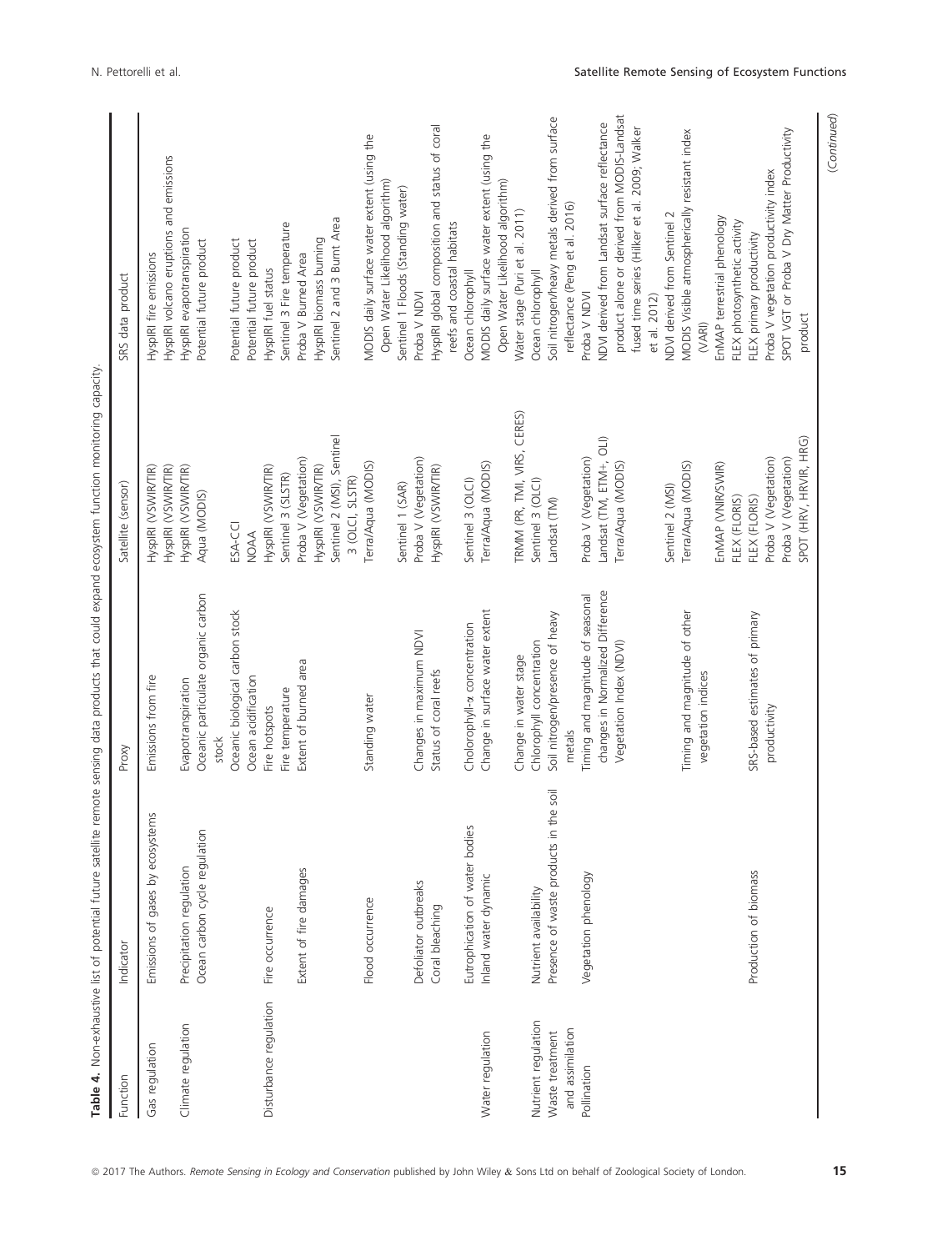| Function                                               | Indicator                                             | Proxy                                                                                         | Satellite (sensor)                                                                                                                                             | SRS data product                                                                                                                                                                                                                                  |
|--------------------------------------------------------|-------------------------------------------------------|-----------------------------------------------------------------------------------------------|----------------------------------------------------------------------------------------------------------------------------------------------------------------|---------------------------------------------------------------------------------------------------------------------------------------------------------------------------------------------------------------------------------------------------|
| Biological control                                     | Defoliator control                                    | Changes in maximum NDVI                                                                       | $\overline{O}(1)$<br>Proba V (Vegetation)<br>Landsat (TM, ETM+,<br>Terra/Aqua (MODIS)                                                                          | product alone or derived from MODIS-Landsat<br>NDVI derived from Landsat surface reflectance<br>fused time series (Hilker et al. 2009; Walker<br>Proba V NDVI<br>et al. 2012)                                                                     |
|                                                        |                                                       | Defoliator presence                                                                           | EnMAP (VNIR/SWIR)<br>HyspIRI (VSWIR/TIR)<br>Sentinel 2 (MSI)                                                                                                   | EnMAP or HysplRI Infestation Identification<br>NDVI derived from Sentinel 2                                                                                                                                                                       |
|                                                        | Harmful algal bloom control                           | Harmful algal bloom extent                                                                    | Orb-View-2 (SeaWiFS)<br>Terra/Aqua (MODIS)<br>ENVISAT (MERIS)                                                                                                  | MERIS, MODIS and SeaWiFS (Kurekin et al.<br>colour (total suspended matter) data from<br>Harmful algal blooms derived from ocean<br>2014)                                                                                                         |
| Supporting habitats<br>of vegetation<br>Barrier effect | Vegetation barriers<br>Habitat extent<br>Air quality  | Aerosol particles<br>Land cover<br>Tree cover                                                 | 2 (MSI), Sentinel 3 (OLCI & SLSTR)<br>Sentinel 1 (SAR), Sentinel<br>Proba V (Vegetation)<br>HyspIRI (VSWIR/TIR)                                                | Proba V Fraction of green vegetation Cover<br>HyspIRI carbon and dust on snow/ice<br>Sentinel Land cover                                                                                                                                          |
|                                                        |                                                       | Vertical vegetation structure<br>Water body distribution<br>Tree Cover<br>Glaciers<br>Sea ice | ICESat-2 (ATLAS) or GEDI (HOMER)<br>Proba V (Vegetation)<br>Proba V (Vegetation)<br>ICESat-2 (ATLAS)<br>ENVISAT (ASAR)<br>Sentinel 1 (SAR)<br>Sentinel 2 (MSI) | Proba V Fraction of green vegetation Cover<br>Sentinel-2 Glacier area, LSSIA and snowline<br>Sentinel-1 glacier surface topography<br>Proba V Water Bodies product<br>LiDAR vertical structure<br>ENVISAT ice thickness<br>lceSat-2 ice thickness |
|                                                        | Habitat quality                                       | Primary productivity<br>Snow cover<br>Albedo                                                  | OLCI)<br>OLCI)<br>Proba V (Vegetation)<br>Proba V (Vegetation)<br>EnMAP (VNIR/SWIR)<br>Sentinel 3 (SLSTR,<br>Sentinel 3 (SLSTR,<br>Sentinel 2 (MSI)            | EnMAP terrestrial and aquatic phenology<br>Proba V vegetation condition index<br>Snow Cover Area Global<br>Surface albedo<br>Surface albedo<br>Surface albedo                                                                                     |
| Food                                                   | vegetal biomass<br>Production of                      | Vegetation condition<br>Vegetation indices                                                    | Sentinel 2 (MSI), Sentinel<br>Sentinel 2 (MSI), Sentinel<br>Proba V (Vegetation)<br>Proba V (Vegetation)<br>3 (OLCI, SLSTR)<br>3 (OLCI, SLSTR)                 | Sentinel 2 and 3 Chlorophyll and Leaf Area<br>Sentinel 2 and 3 fPAR<br>Proba V FPAR<br>Index (LAI)<br>Proba V LAI                                                                                                                                 |
| Raw materials<br>Water supply                          | Mineral resources<br>Wood and NTFP<br>Water provision | Water body distribution<br>Evapotranspiration<br>Mineral resources<br>Tree cover<br>Biomass   | Proba V (Vegetation)<br>Proba V (Vegetation)<br>HyspIRI (VSWIR/TIR)<br>HyspIRI (VSWIR/TIR)<br>Sentinel 1 (SAR)                                                 | Proba V Fraction of green vegetation cover<br>HyspIRI surface mineral resources<br>Proba V Water Bodies product<br>HyspIRI evapotranspiration<br>Sentinel 1 biomass                                                                               |

Table 4. Continued.

Table 4. Continued.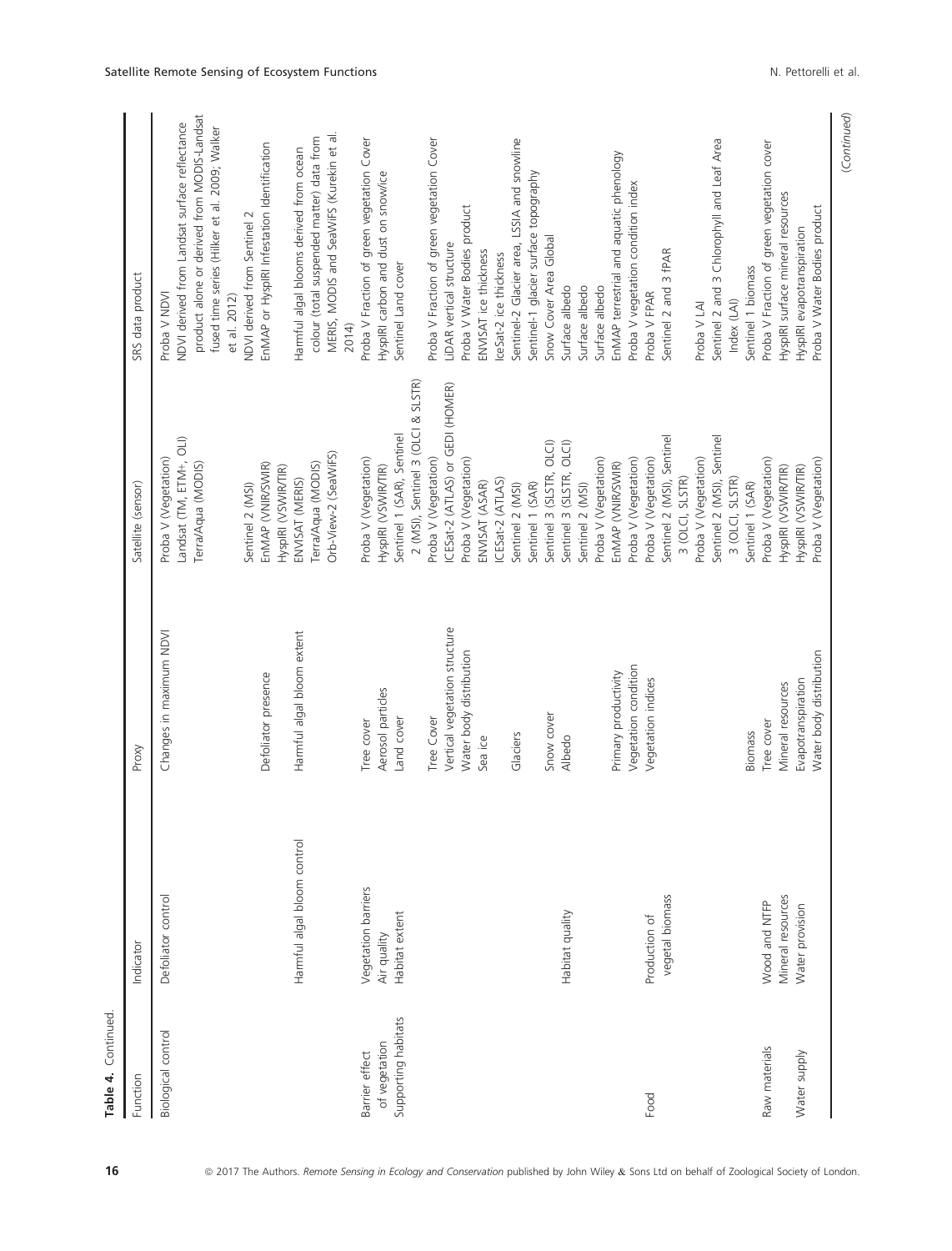| unction                           | Indicator                                                           | Proxy                                                                                | Satellite (sensor)                       | SRS data product                                                                                                                                                                                                                                                                                                                                                                                                                                                                                                                                                                                                                                                                                                                                                                                                                                                                                                                                                                                                                                                                                   |
|-----------------------------------|---------------------------------------------------------------------|--------------------------------------------------------------------------------------|------------------------------------------|----------------------------------------------------------------------------------------------------------------------------------------------------------------------------------------------------------------------------------------------------------------------------------------------------------------------------------------------------------------------------------------------------------------------------------------------------------------------------------------------------------------------------------------------------------------------------------------------------------------------------------------------------------------------------------------------------------------------------------------------------------------------------------------------------------------------------------------------------------------------------------------------------------------------------------------------------------------------------------------------------------------------------------------------------------------------------------------------------|
| shade and shelter<br>Provision of | vegetation shades<br>Extent to which<br>Water quality<br>the ground | SRS-based estimates of water quality EnMAP (VNIR/SWIR)<br>Plant canopy<br>Tree cover | Proba V (Vegetation)<br>Sentinel 2 (MSI) | Proba V Fraction of green vegetation Cover<br>EnMAP water quality and availability<br>Sentinel 2 Leaf Area Index                                                                                                                                                                                                                                                                                                                                                                                                                                                                                                                                                                                                                                                                                                                                                                                                                                                                                                                                                                                   |
|                                   | National Oceanic and Atmospheric Administration; OLCI,              |                                                                                      |                                          | viewing Wide Field-of-view Sensor; SLSTR, Sea and Land Surface Temperature Radiometer; SPOT, Satellite Pour l'Observation de la Terre; SWIR, Short Wave Infrared; TIR, Thermal Infrared<br>ASAR, Advanced Synthetic Aperture Radar; ATL/AS, Advanced Topographic Laser Altimeter System; CCI, Climate Change Initiative; CERES, Clouds and the Earth's Radiant Energy System; EnMAP,<br>Ocean and Land Colour Instrument; OLI, Operational Land Imager; PR, Precipitation Radar; SAR, Synthetic Aperture Radar; SeaWiFS, Sea-<br>FLuORescence Imaging Spectrometer; GEDI, Global Ecosystem Dynamics Investigation; HoMER, High Output Maximum Efficiency Resonator; HRG, High Resolution Geometric; HRV, High Resolu-<br>Environmental Mapping and Analysis Program; ENVISAT, Environmental Satellite; ESA, European Space Agency; ETM+, Enhanced Thematic Mapper Plus; FLEX, Fluorescence Explorer; FLORIS,<br>tion Visible; HRVIR, High Resolution Visible and Infrared; HysplRl, HysplRl, HysplRl, HysplRl, Moderate Resolution Imaging Spectroradiometer; M3I, Multispectral Instrument; NOAA, |

viewing Wide Field-of-view Sensor; SLSTR, Sea and Land Surface Temperature Radiometer; SPOT, Satellite Pour l'Observation de la Terre; SWIR, Short Wave Infrared; TIR, Thermal Infrared Radiometer; TM, Thematic Mapper; TMI, TRMM Microwave Imager; TRMM, Tropical Rainfall Measuring Mission; VGT, Vegetation; VIRS, Visible and Infrared Scanner; VNIR, Visible and Near Infra-Radiometer; TM, Thematic Mapper; TMI, TRMM Microwave Imager; TRMM, Tropical Rainfall Measuring Mission; VGT, Vegetation; VIRS, Visible and Infrared Scanner; VNIR, Visible and Near Infraed; VSWIR, Visible to Short Wavelength InfraRed. red; VSWIR, Visible to Short Wavelength InfraRed. areas such as coastal waters and the seabed (Tilstone et al. 2017). Remote sensing products are moreover unlikely to fill all of the needs of conservation decision-makers, scientific research, and environmental assessment focused on tracking or improving ecosystem function, because these needs are defined at different spatial and temporal extents and resolutions, and come with differences in expectations. Given that most data collected to track ecosystem functions will be surrogates (whether it be remotelysensed, gathered through on-ground monitoring programs, or a combination of both), assessing and acknowledging the expected benefits and limitations of the measured quantity, in terms of accuracy, representativeness, cost, and sensitivity will ultimately be key (Lindenmayer et al. 2015).

The list of satellite remote sensing products relevant to monitoring ecosystem function is likely to change rapidly as efforts to integrate ecosystem function in ecosystem assessments increase, knowledge and technology advances, and costs of data access and processing diminish. Consequently, product users could struggle to maintain an up-to-date knowledge of available data and tools, and decide on how to best derive trends from datasets generated by sensors covering different periods and that have different specifications. To improve on the use of satellite remote sensing data to monitor ecosystem functions, and fully capitalize on current and future opportunities, will require the sharing of information between data providers, ecologists, ecosystem modellers and remote sensing experts interested in ecosystem function monitoring. For this to happen, a clear and common platform for discussion and communication of data products urgently needs to be identified, with welldefined terminology, conceptual translation across disciplines, provision for data sharing and version controls, and communication of the development and capabilities of relevant new technologies. To make such a platform a reality requires identifying who will take responsibility for (i) developing the platform; (ii) updating the information provided on a regular basis, (iii) managing and optimizing engagement with potential users and (iv) securing its viability in the long term. It also requires consistent and continuing funding being allocated to the development and maintenance of such a platform. Such interdisciplinary communication actions may benefit from lessons learned through similar efforts across these communities, e.g. ecosystem model development (Queirós et al. 2015).

The use of satellite remote sensing data to monitor ecosystem functions necessitates practical and/or theoretical training, particularly related to ecology and the geophysical sciences, as well as knowledge in remote sensing; yet few ecologists and conservation biologists typically

Table 4. Continued.

Continued.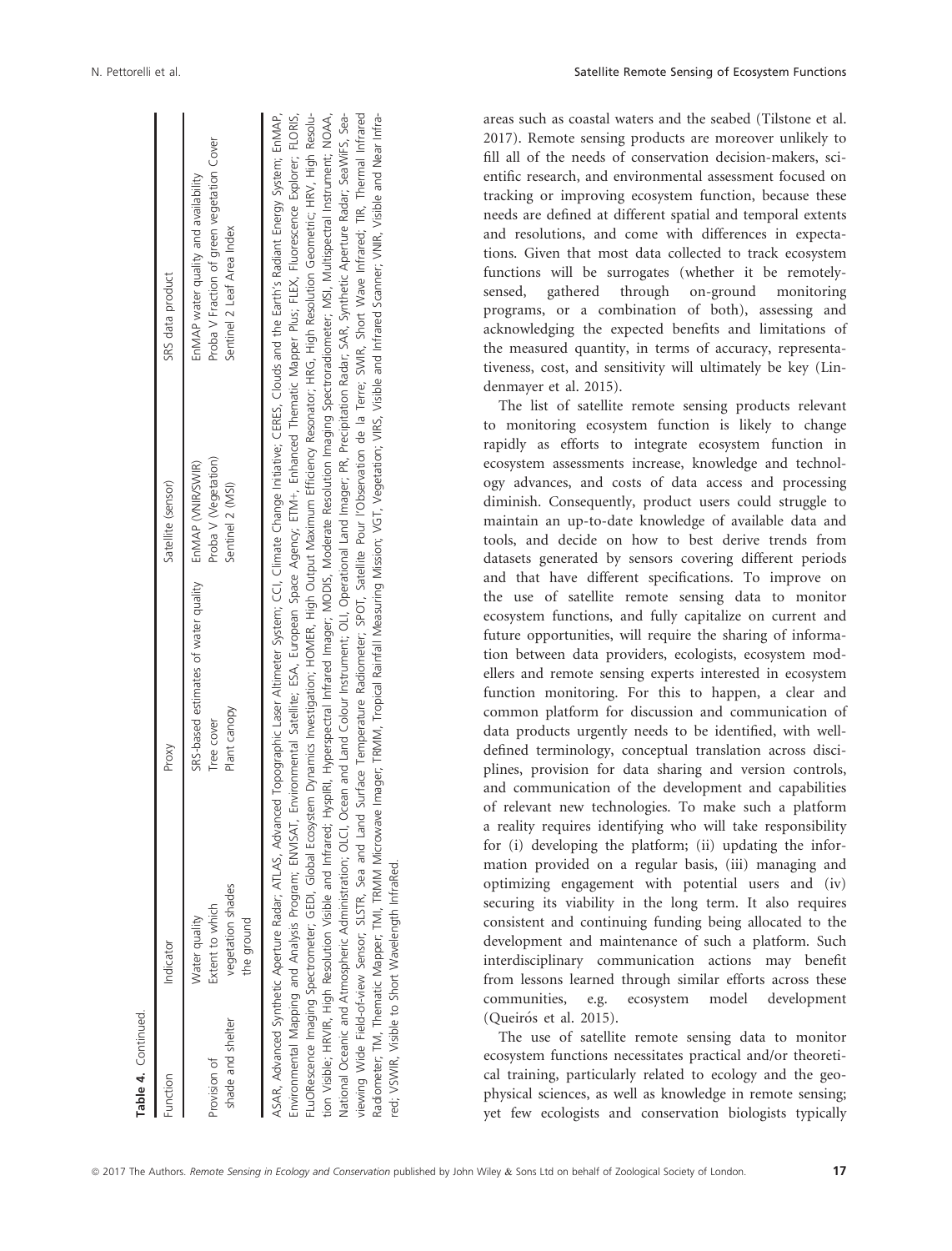receive this type of training (Cabello et al. 2012; Pettorelli et al. 2014). Conceptual models of ecosystem functions are a possible nexus of ecosystem process and remote sensing expertise (see Fig. 2), similar to and/or informed by the conceptual ecosystem models developed as part of Red List of Ecosystems assessments (Bland et al. 2016). Potential differences in the conceptual understanding of causality in the drivers of ecosystem processes across disciplines may in this way become apparent, and clarity of understanding promoted across different foci of expertise. By making the variables underpinning ecosystem functions and the relationships between them explicit, such models can help identify a minimum set of agreed variables needed to monitor a given ecosystem function. Opportunities for monitoring these variables via remote sensing could then be systematically identified, focussing on user needs, and gaps in monitoring capacity prioritized. Ultimately, without common references and definitions, and centralized, jointly developed platforms such as these, rapid advances are unlikely.

# Policy Implications

In 2011, parties of the CBD adopted a strategic plan for the period until 2020 based on 20 targets of which two address the conservation (Target 11) and restoration (Target 15) of ecosystems services, whose monitoring partially relies on ecosystem function monitoring (Fig. 1). Currently, very little information on the state of ecosystem functions and services is available from the Biodiversity Indicators Partnership, a global initiative to promote and coordinate the development and delivery of biodiversity indicators for use by the CBD and other biodiversity-related conventions, the Intergovernmental Science-Policy Platform on Biodiversity and Ecosystem Services, the Sustainable Development Goals and national and regional agencies. While satellite remote sensing could help track progress towards the CBD targets on ecosystems services (Secades et al. 2014), considerations have so far been limited to carbon and water-based ecosystem services. Satellite applications to the monitoring of ecosystem function and services are also exceptionally well placed to support the achievement of Target 14. A of the United Nations Sustainable Development Goal 14, aimed at the development of research capacity and transfer of marine technology in support of ocean health and the development of nations reliant on living marine resources. But achievement of the aims of the Sustainability Agenda under the United Nations system are currently heavily focused on regional cooperation for data acquisition in support of development policies, and improving access to technology by developing nations.

Focusing on the use of satellite remote sensing to monitor ecosystem functions and deconstructing these into ecological and ecosystem processes should help identify the processes to be monitored and greatly ease the design of the more complex models required to assess the societal benefits underpinned by biodiversity. There is a growing push towards use of ecosystem accounting in policy development and economic analysis from the United Nations Statistical Commission. Similarly, the European Union's first priority objective of the 7th Environment Action Programme to 2020 is to protect, conserve and enhance the Union's natural capital, further highlighting the need to integrate economic indicators with environmental and social indicators, including by means of natural capital accounting (European Commission 2017). This accounting approach would measure changes in the stock of natural capital at a variety of scales and integrate the value of ecosystem services into accounting and reporting systems at the European Union and national levels. It should be seen as a tool supporting the mainstreaming of biodiversity in economic decisionmaking.

An integrated system for natural capital and ecosystem services accounting is currently in development by the European Union (DG ENV 2015) to explicitly account for the range of ecosystem services and demonstrate in monetary terms the benefits of investing in nature and the sustainable management of resources, allowing assessment of benefits beyond growth of domestic product. Such an integrated accounting system is designed as a shared platform of linked data sets and tools for covering georeferenced information on ecosystems and their services. It will allow assessment of ecosystems' economic importance and value, which can be linked to standard national accounts. It includes layers of data based on (i) earth observation (e.g. land cover), (ii) statistical collections including physical data about human activities (e.g. land use, industrial use), biomass production, water use and availability, (iii) environmental monitoring data including data reported under relevant legislation and (iv) models that quantify ecosystem services such as water, air and soil regulation, pollination, carbon release and sequestration. Here again, providing a clear way for satellite remote sensing to help characterize ecosystem functions would not only allow identification and design of the products that would fit such a system, but the approach itself would greatly ease the identification of the different variables required by the platform when providing quantitative assessments with documented uncertainties.

# Conclusions

With a policy agenda increasingly focused on ecosystem service provision (Perrings et al. 2010), understanding the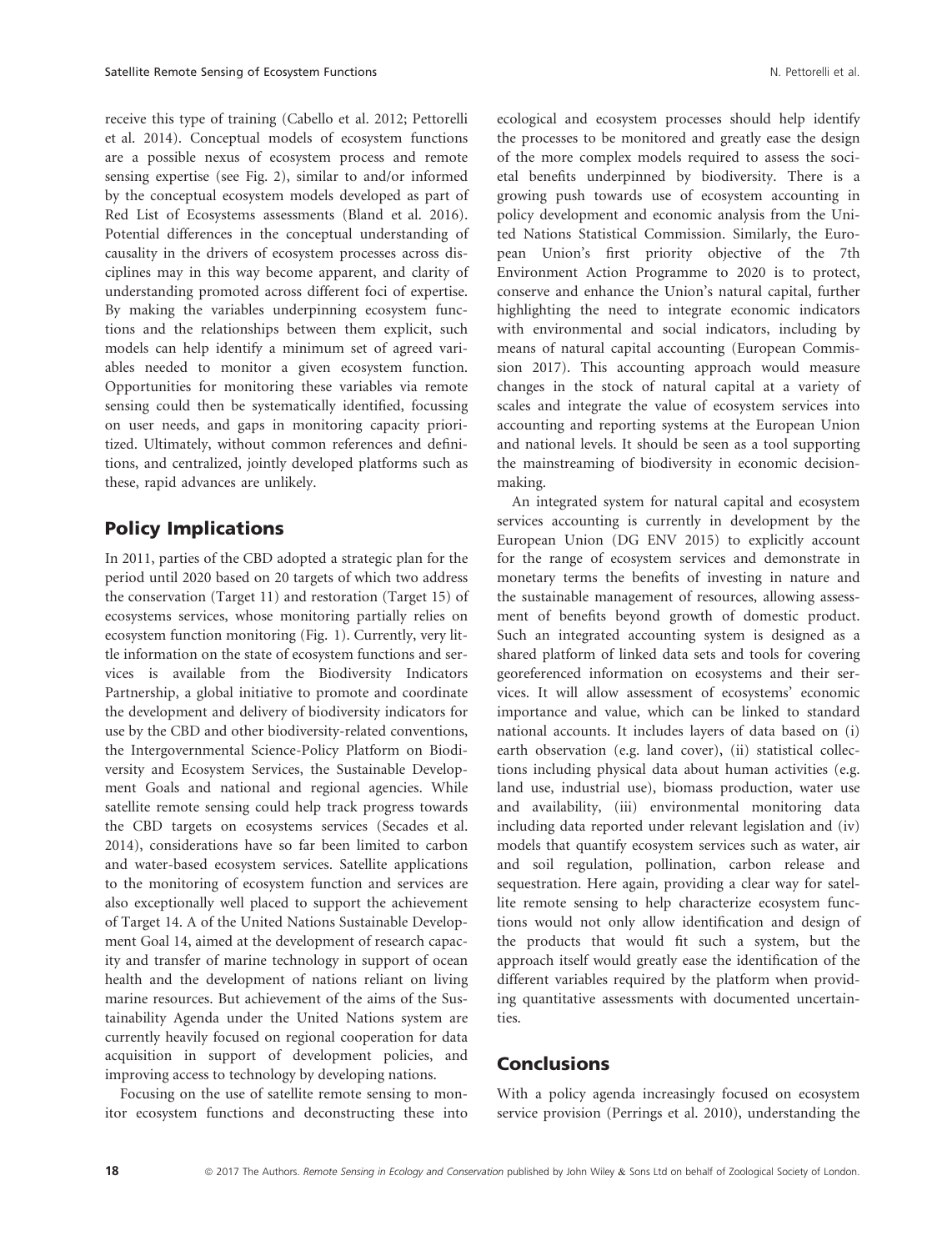ecology of ecosystem functioning and its implications for the delivery of ecosystem services has never been more important. This contribution both provides a theoretical framework that articulates clear monitoring aims and delivers a list of globally available, standardized remote sensing data sets that relates to ecosystem function monitoring. The structured approach we propose here is particularly important given the ongoing evolution of remote sensing technologies and data availability, and can help progress multiple initiatives (such as the EBV process or the integrated system for natural capital and ecosystem services accounting) aimed at improving global biodiversity monitoring and supporting global conservation targets. This contribution is also intended to catalyse a much needed discussion on how best to capitalize on current and future opportunities associated with satellite remote sensing for monitoring ecosystem functions.

#### References

Alroy, J. 2015. Current extinction rates of reptiles and amphibians. Proc. Natl Acad. Sci. 112, 13003–13008.

Bengtsson, J. 1998. Which species? What kind of diversity? Which ecosystem function? Some problems in studies of relations between biodiversity and ecosystem function. Appl. Soil Ecol. 10, 191–199.

Berryman, A. A. 2002. Population: a central concept for ecology? Oikos 97, 439–442.

Bland, L. M., D. A. Keith, R. M. Miller, N. J. Murray, and J. P. Rodríguez, eds. 2016. *Guidelines for the application of* IUCN Red List of Ecosystems Categories and Criteria, Version 1.0. Pp. ix + 94. IUCN, Gland, Switzerland.

Boero, F., and E. Bonsdorff. 2007. A conceptual framework for marine biodiversity and ecosystem functioning. Mar. Ecol. 28, 134–145.

Braunisch, V., G. Segelbacher, and A. H. Hirzel. 2010. Modelling functional land-scape connectivity from genetic population structure: a new spatially explicit approach. Mol. Ecol. 19, 3664–3678.

Brown, T. C., J. C. Bergstrom, and J. B. Loomis. 2007. Defining, valuing and providing ecosystem goods and services. Nat. Res. J. 47, 329–376.

Brown, M. E., S. D. Arias, T. Neumann, M. F. Jasinski, P. Posey, G. Babonis, et al. 2016. Applications for ICESat-2 data: from NASA's early adopter program. IEEE Geosci. Remote Sens. Mag. 4, 24–37.

Buchhorn, M., D. A. Walker, B. Heim, M. K. Raynolds, H. E. Epstein, and M. Schwieder. 2013. Ground-based hyperspectral characterization of Alaska tundra vegetation along environmental gradients. Remote Sens. 5, 3971–4005.

Cabello, J., N. Fernandez, D. Alcaraz-Segura, C. Oyonarte, G. Pineiro, A. Altesor, et al. 2012. The ecosystem functioning dimension in conservation: insights from remote sensing. Biodivers. Conserv. 21, 3287–3305.

Callicott, J. B., L. B. Crowder, and K. Mumford. 1999. Current normative concepts in conservation. Conserv. Biol. 13, 22–35.

Camargo-Sanabria, A. A., E. Mendoza, R. Guevara, M. Martínez-Ramos, and R. Dirzo. 2015. Experimental defaunation of terrestrial mammalian herbivores alters tropical rainforest understorey diversity. Proc. R. Soc. Lond. B Biol. Sci. 282, 20142580.

Cardinale, B. J., J. E. Duffy, A. Gonzalez, D. U. Hooper, C. Perrings, P. Venail, et al. 2012. Biodiversity loss and its impact on humanity. Nature 486, 59–67.

Carniello, L., S. Silvestri, M. Marani, A. D'Alpaos, V. Volpe, and A. Defina. 2014. Sediment dynamics in shallow tidal basins: in situ observations, satellite retrievals, and numerical modeling in the Venice Lagoon. J. Geophys. Res., series F 119, 802–815.

Ceballos, G., P. R. Ehrlich, A. D. Barnosky, A. García, R. M. Pringle, and T. M. Palmer. 2015. Accelerated modern human–induced species losses: entering the sixth mass extinction. Sci. Adv. 1, e1400253.

Chambers, J. Q., G. P. Asner, D. C. Morton, L. O. Anderson, S. S. Saatchi, F. D. Espírito-Santo, et al. 2007. Regional ecosystem structure and function: ecological insights from remote sensing of tropical forests. Trends Ecol. Evol. 22, 414–423.

Costanza, R., R. d'Arge, R. de Groot, S. Farber, M. Grasso, B. Hannon, et al. 1997. The value of the world's ecosystem services and natural capital. Nature 387, 253–260.

Cudahy, T., M. Caccetta, M. Thomas, R. Hewson, M. Abrams, M. Kato, et al. 2016. Satellite-derived mineral mapping and monitoring of weathering, deposition and erosion. Sci. Rep. 6, 23702.

Culman, S. W., A. Young-Mathews, A. D. Hollander, H. Ferris, S. Sánchez-Moreno, A. T. O'Geen, et al. 2010. Biodiversity is associated with indicators of soil ecosystem functions over a landscape gradient of agricultural intensification. Landscape Ecol. 25, 1333–1348.

Daily, G. C. 1997. Nature's services: societal dependence on natural ecosystems. Island, Washington, DC.

Daily, G. C., S. Polasky, J. Goldstein, P. M. Kareiva, H. A. Mooney, L. Pejchar, et al. 2009. Ecosystem services in decision making: time to deliver. Front. Ecol. Environ. 7, 21–28.

De Groot, R. S., M. A. Wilson, and R. M. J. Boumans. 2002. A typology for the classification, description and valuation of ecosystem functions, goods and services. Ecol. Econ. 41, 393–408.

DG ENV. 2015. [http://ted.europa.eu/udl?uri=TED:NOTICE:](http://ted.europa.eu/udl?uri=TED:NOTICE:64198-2015:TEXT:EN:HTML) [64198-2015:TEXT:EN:HTML](http://ted.europa.eu/udl?uri=TED:NOTICE:64198-2015:TEXT:EN:HTML) accessed 27/3/2017.

Dominati, E., M. Patterson, and A. Mackay. 2010. A framework for classifying and quantifying the natural capital and ecosystem services of soils. Ecol. Econ. 69, 1858–1868.

Drever, M., K. Aitken, A. Norris, and K. Martin. 2008. Woodpeckers as reliable indicators of bird richness, forest health and harvest. Biol. Cons. 141, 624–634.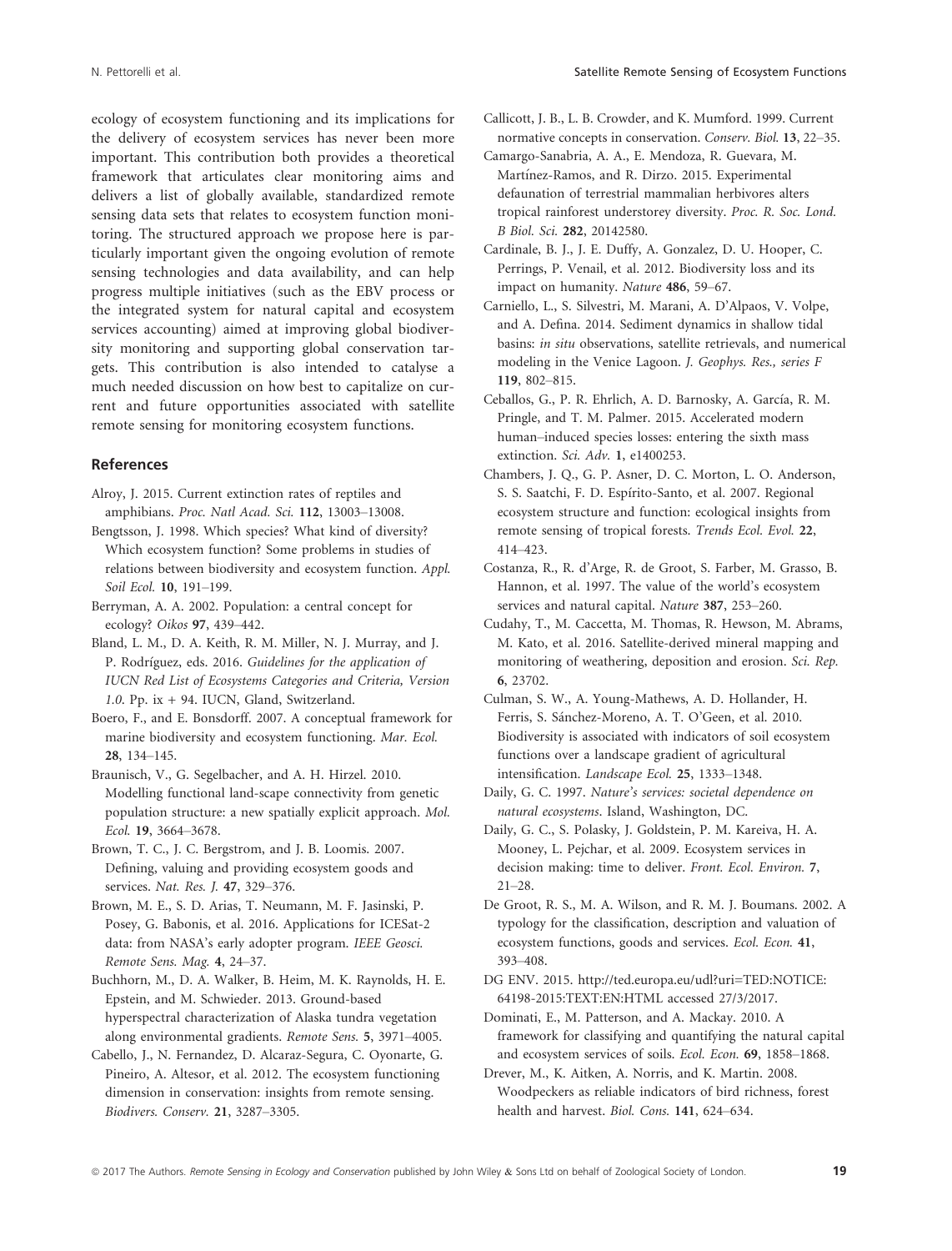Duncan, C., J. R. Thompson, and N. Pettorelli. 2015. The quest for a mechanistic understanding of biodiversityecosystem services relationships. Proc. R. Soc. B 282, 20151348.

Enßle, F., J. Heinzel, and B. Koch. 2014. Accuracy of vegetation height and terrain elevation derived from ICESat/ GLAS in forested areas. Int. J. Appl. Earth Obs. Geoinf. 31, 37–44.

European Commission. 2017. [http://ec.europa.eu/environme](http://ec.europa.eu/environment/nature/capital_accounting/index_en.htm) [nt/nature/capital\\_accounting/index\\_en.htm](http://ec.europa.eu/environment/nature/capital_accounting/index_en.htm). Accessed 28/3/ 2017.

Fassnacht, F. E., H. Latifi, A. Ghosh, P. K. Joshi, and B. Koch. 2014. Assessing the potential of hyperspectral imagery to map bark beetle-induced tree mortality. Remote Sens. Environ. 140, 533–548.

Fisher, B., R. K. Turner, and P. Morling. 2009. Defining and classifying ecosystem services for decision making. Ecol. Econ. 68, 643–653.

Fuentes, D. A., J. A. Gamon, Y. Cheng, H. C. Claudio, H. L. Qiu, Z. Mao, et al. 2006. Mapping carbon and water vapor fluxes in a chaparral ecosystem using vegetation indices derived from AVIRIS. Remote Sens. Environ. 103(3), 312– 323.

Fuhlendorf, S. D., W. C. Harrell, D. M. Engle, R. G. Hamilton, C. A. Davis, and D. M. Leslie. 2006. Should heterogeneity be the basis for conservation? Grassland bird response to fire and grazing. Ecol. Appl. 16, 1706–1716.

Gao, F., J. Masek, M. Schwaller, and F. Hall. 2006. On the blending of the Landsat and MODIS surface reflectance: predicting daily Landsat surface reflectance. IEEE Trans. Geosci. Remote Sens. 44, 2207–2218.

Geijzendorffer, I. R., and P. K. Roche. 2013. Can biodiversity monitoring schemes provide indicators for ecosystem services? Ecol. Ind. 33, 148–157.

Guanter, L., H. Kaufmann, K. Segl, S. Chabrillat, S. Förster, C. Rogass, et al. 2015. The EnMAP spaceborne imaging spectroscopy mission for Earth Observation. Remote Sens. 7, 8830–8857.

Guzy, M., K. Richardson, and J. G. Lambrinos. 2015. A tool for assisting municipalities in developing riparian shade inventories. Urban For. Urban Green. 14, 345–353.

Haines-Young, R., M. Potschin, and F. Kienast. 2012. Indicators of ecosystem service potential at European scales: mapping marginal changes and trade-offs. Ecol. Ind. 21, 39–53.

Halpern, B. S., S. Walbridge, K. A. Selkoe, C. V. Kappel, F. Micheli, C. D'Agrosa, et al. 2008. A global map of human impact on marine ecosystems. Science 319, 948–952.

Hansen, M. C., P. V. Potapov, R. Moore, M. Hancher, S. A. Turubanova, A. Tyukavina, et al. 2013. High-resolution global maps of 21st-century forest cover change. Science 342:850–853.

Hantson, S., S. Pueyo, and E. Chuvieco. 2015. Global fire size distribution is driven by human impact and climate. Glob. Ecol. Biogeogr. 24, 77–86.

Harrison, R. D., S. Tan, J. B. Plotkin, F. Slik, M. Detto, T. Brenes, et al. 2013. Consequences of defaunation for a tropical tree community. Ecol. Lett. 16, 687–694.

Harrison, P. A., P. M. Berry, G. Simpson, J. R. Haslett, M. Blicharska, M. Bucur, et al. 2014. Linkages between biodiversity attributes and ecosystem services: a systematic review. Ecosyst. Serv. 9, 191–203.

Harvey, E. T., S. Kratzer, and P. Philipson. 2015. Satellitebased water quality monitoring for improved spatial and temporal retrieval of chlorophyll-a in coastal waters. Remote Sens. Environ. 158, 417–430.

Harwood, T. D., R. J. Donohue, K. J. Williams, S. Ferrier, T. R. McVicar, G. Newell, et al. 2016. Habitat Condition Assessment System: a new way to assess the condition of natural habitats for terrestrial biodiversity across whole regions using remote sensing data. Methods Ecol. Evol. 7, 1050–1059.

Hilker, T., M. A. Wulder, N. C. Coops, N. Seitz, J. C. White, F. Gao, et al. 2009. Generation of dense time series synthetic Landsat data through data blending with MODIS using a spatial and temporal adaptive reflectance fusion model. Remote Sens. Environ. 113, 1988–1999.

Huang, C., X. Wang, H. Yang, Y. Li, Y. Wang, X. Chen, et al. 2014. Satellite data regarding the eutrophication response to human activities in the plateau lake Dianchi in China from 1974 to 2009. Sci. Total Environ. 485, 1–11.

Huang, X., J. Deng, X. Ma, Y. Wang, Q. Feng, X. Hao, et al. 2016. Spatiotemporal dynamics of snow cover based on multi-source remote sensing data in China. Cryosphere 10, 2453.

Hyde, P., R. Nelson, D. Kimes, and E. Levine. 2007. Exploring LiDAR–RaDAR synergy—predicting aboveground biomass in a southwestern ponderosa pine forest using LiDAR, SAR and InSAR. Remote Sens. Environ. 106, 28–38.

Jansen, P. A., H. C. Muller-Landau, and S. J. Wright. 2010. Bushmeat hunting and climate: an indirect link. Science 327, 30.

Jin, M., and R. E. Dickinson. 2010. Land surface skin temperature climatology: benefitting from the strengths of satellite observations. Environ. Res. Lett. 5, 044004.

Kehinde, T., and M. J. Samways. 2012. Endemic pollinator response to organic vs. conventional farming and landscape context in the Cape Floristic Region biodiversity hotspot. Agric. Ecosyst. Environ. 146, 162–167.

Keith, D. A., J. P. Rodríguez, T. M. Brooks, M. A. Burgman, E. G. Barrow, L. Bland, et al. 2015. The IUCN Red List of Ecosystems: motivations, challenges and applications. Conserv. Lett. 8, 214–226.

Kollmann, J., S. T. Meyer, R. Bateman, T. Conradi1, M. M. Gossner, M. Jr de Souza Mendonça, et al. 2016. Integrating ecosystem functions into restoration ecology—recent advances and future directions. Restor. Ecol. 24:722–730.

Koschke, L., C. Fuerst, S. Frank, and F. Makeschin. 2012. A multi-criteria approach for an integrated land-cover-based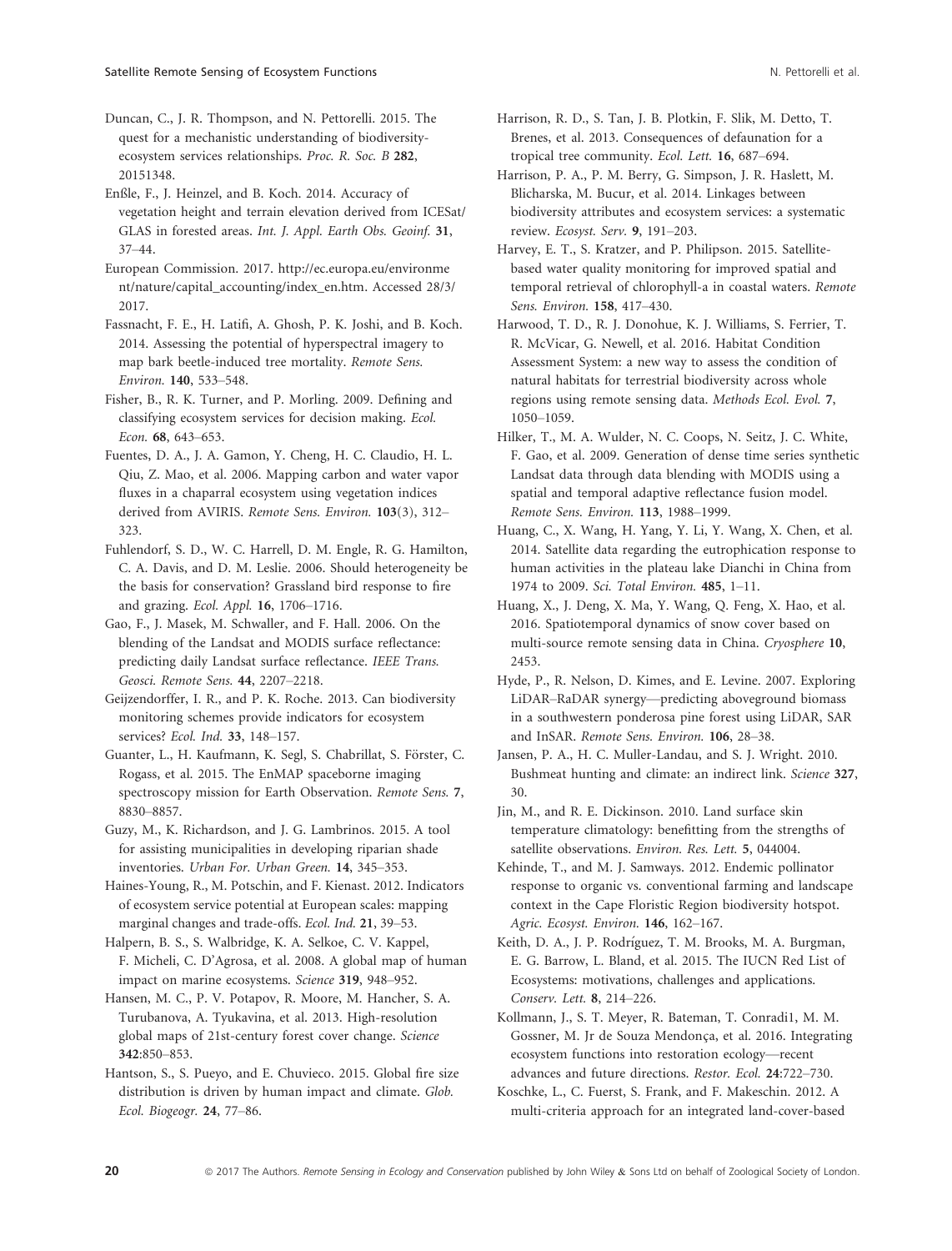assessment of ecosystem services provision to support landscape planning. Ecol. Ind. 21, 54–66.

Kumar, P. 2010. The economics of ecosystems and biodiversity: ecological and economic foundations. Earthscan, London and Washington DC.

Kurekin, A. A., P. I. Miller, and H. J. Van der Woerd. 2014. Satellite discrimination of Karenia mikimotoi and Phaeocystis harmful algal blooms in European coastal waters: merged classification of ocean colour data. Harmful Algae 31, 163–176.

Lamarque, P., F. Quetier, and S. Lavorel. 2011. The diversity of the ecosystem services concept and its implications for their assessment and management. C.R. Biol. 334, 441–449.

Lawton, J. H., and V. K. Brown. 1993. Redundancy in ecosystems. Pp. 255–270 in E. D. Schulze and H. A. Mooney, eds. Biodiversity and ecosystem function. Springer, New York.

Lefsky, M. A. 2010. A global forest canopy height map from the Moderate Resolution Imaging Spectroradiometer and the Geoscience Laser Altimeter System. Geophys. Res. Lett. 37, L15401.

Likens, G. E. 1992. The ecosystem approach: its use and abuse. Ecology Institute, Oldendorf, Luhe.

Lindenmayer, D., J. Pierson, P. Barton, M. Beger, C. Branquinho, A. Calhoun, et al. 2015. A new framework for selecting environmental surrogates. Sci. Total Environ. 538, 1029–1038.

Liu, G., A. E. Strong, and W. Skirving. 2003. Remote sensing of sea surface temperatures during 2002 Barrier Reef coral bleaching. Eos. 84, 137–141.

Lovett, G. M., C. G. Jones, M. G. Turner, and K. C. Weathers. 2006. Ecosystem function in heterogeneous landscapes. Pp. 1–4 in G. M. Lovett, C. G. Jones, M. G. Turner and K. C. Weathers, eds. Ecosystem function in heterogeneous landscapes. Springer, New York.

Mace, G. M., K. Norris, and A. H. Fitter. 2012. Biodiversity and ecosystem services: a multi-layered relationship. Trends Ecol. Evol. 27, 19–26.

Magurran, A. 2004. Measuring biological diversity. Blackwell, Oxford.

Mallet, J. 1995. A species definition for the modern synthesis. Trends Ecol. Evol. 10, 294–299.

Malmstrom, C. M., H. S. Butterfield, C. Barber, B. Dieter, R. Harrison, J. Qi, et al. 2009. Using remote sensing to evaluate the influence of grassland restoration activities on ecosystem forage provisioning services. Restor. Ecol. 17, 526–538.

Martinez, N. D. 1996. Defining and measuring functional aspects of biodiversity. Pp. 114–148 in K. J. Gaston, ed. Biodiversity: a biology of numbers and difference. Blackwell Science, Oxford.

McCauley, D. J., M. L. Pinsky, S. R. Palumbi, J. A. Estes, F. H. Joyce, and R. R. Warner. 2015. Marine defaunation: animal loss in the global ocean. Science 347, 1255641–1255641.

McNaughton, S. J., M. Oesterheld, D. A. Frank, and K. J. Williams. 1989. Ecosystem-level patterns of primary productivity and herbivory in terrestrial habitats. Nature 341, 142–144.

Meyer, S. T., C. Koch, and W. W. Weisser. 2015. Towards a standardized Rapid Ecosystem Function Assessment (REFA). Trends Ecol. Evol. 30, 390–397.

Milchunas, D. T., and W. K. Lauenroth. 1995. Inertia in plant community structure: state changes after cessation of nutrient-enrichment stress. Ecol. Appl. 5, 452–458.

Millennium Ecosystem Assessment. 2005. Ecosystems and human well-being: biodiversity synthesis. World Resources Institute, Washington, DC.

Moretti, M., and C. Legg. 2009. Combining plant and animal traits to assess community functional responses to disturbance. Ecography 32, 299–309.

Nagendra, H., R. Lucas, J. P. Honrado, R. H. Jongman, C. Tarantino, M. Adamo, et al. 2013. Remote sensing for conservation monitoring: assessing protected areas, habitat extent, habitat condition, species diversity and threats. Ecol. Ind. 33, 45–59.

Nelson, R. F., P. Hyde, P. Johnson, B. Emessiene, M. L. Imhoff, R. Campbell, et al. 2007. Investigating RaDAR– LiDAR synergy in a North Carolina pine forest. Remote Sens. Environ. 110, 98–108.

Noss, R. F. 1990. Indicators for monitoring biodiversity: a hierarchical approach. Conserv. Biol. 4, 355–364.

Odum, E. P. 1969. The strategy of ecosystem development: an understanding of ecological succession provides a basis for resolving man's conflict with nature. Science 164, 262–270.

Oliver, T. H., M. S. Heard, N. J. B. Isaac, D. B. Roy, D. Procter, F. Eigenbrod, et al. 2015. Biodiversity and resilience of ecosystem functions. Trends Ecol. Evol. 30, 673–684.

Osuri, A. M., J. Ratnam, V. Varma, P. Alvarez-Loayza, J. H. Astaiza, M. Bradford, et al. 2016. Contrasting effects of defaunation on aboveground carbon storage across the global tropics. Nat. Commun. 7, 11351.

Pacala, S., and A. P. Kinzig. 2002. Introduction to theory and the common ecosystem model. Pp. 169–174 in A. P. Kinzig, S. W. Pacala and D. Tilman, eds. Functional consequences of biodiversity: empirical progress and theoretical extensions. Princeton Univ. Press, Princeton, NJ.

Paganini, M., A. K. Leidner, G. Geller, W. Turner, and M. Wegmann. 2016. The role of space agencies in remotely sensed essential biodiversity variables. Remote Sens. Ecol. Conserv. 2, 132–140.

Paterson, D. M., E. C. Defew, and J. Jabour. 2012. Ecosystem function and co-evolution of terminology in marine science and management. Pp. 24–33 in M. Solan, R. J. Aspden and D. M. Paterson, eds. Marine biodiversity and ecosystem functioning, 1st ed.. Oxford University Press, Oxford.

Patterson, P. L., and S. Healey. 2015. Global ecosystem dynamics investigation (GEDI) LiDAR sampling strategy. P.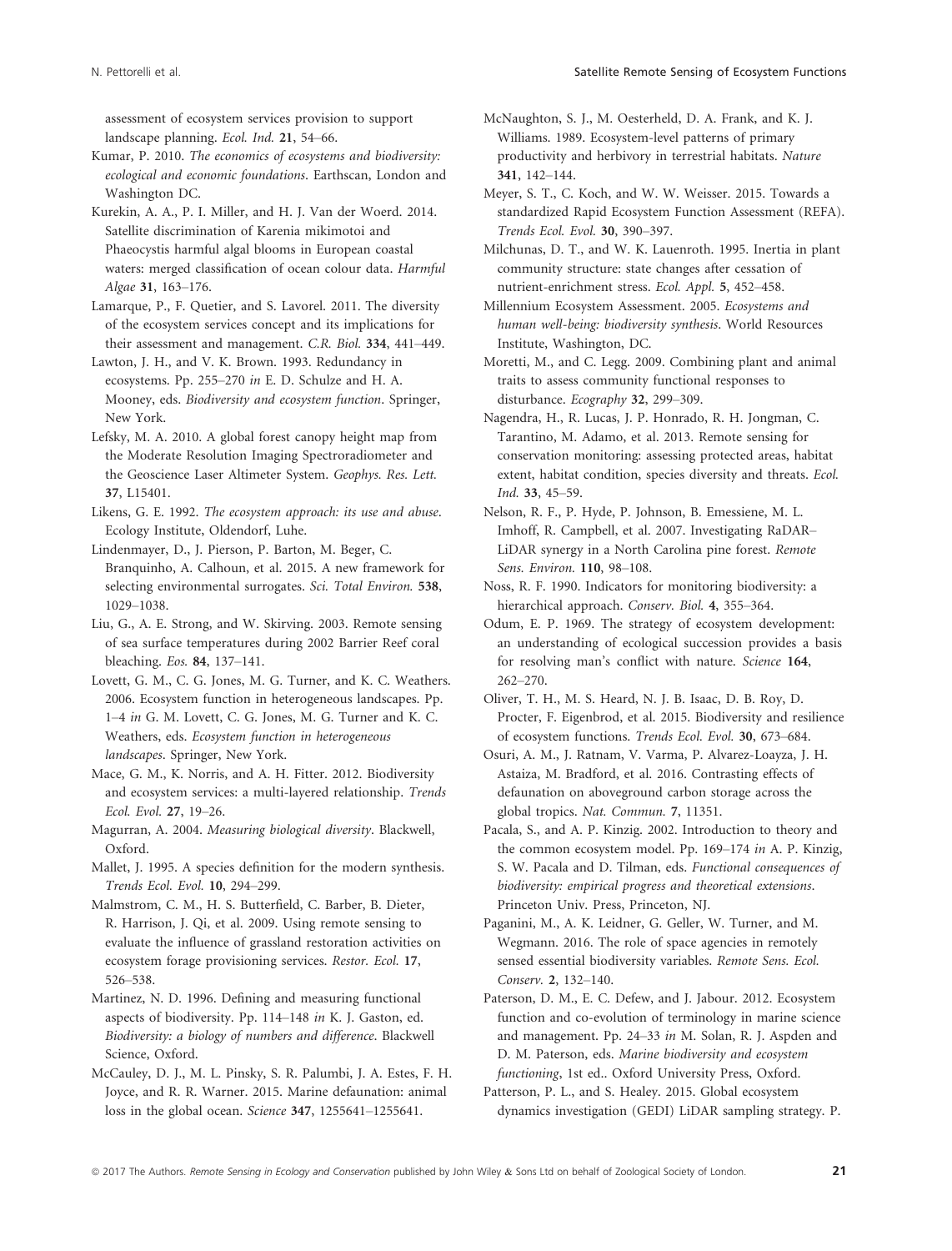245 in S. M. Stanton, G. A. Christensen, eds. Pushing boundaries: new directions in inventory techniques and applications: Forest Inventory and Analysis (FIA) symposium 2015. 2015 December 8–10; Portland, Oregon. Gen. Tech. Rep. PNW-GTR-931. U.S. Department of Agriculture, Forest Service, Pacific Northwest Research Station, Portland, OR.

- Peng, Y., R. B. Kheir, K. Adhikari, R. Malinowski, M. B. Greve, M. Knadel, et al. 2016. Digital mapping of toxic metals in Qatari soils using remote sensing and ancillary data. Remote Sens. 8, 1003.
- Pereira, H. M., S. Ferrier, M. Walters, G. N. Geller, R. H. G. Jongman, R. J. Scholes, et al. 2013. Essential biodiversity variables. Science 339, 277–278.
- Peres, C. A., T. Emilio, J. Schietti, S. J. Desmouliere, and T. Levi. 2016. Dispersal limitation induces long-term biomass collapse in overhunted Amazonian forests. Proc. Natl Acad. Sci. 113, 892–897.
- Perrings, C., S. Naeem, F. Ahrestani, D. E. Bunker, P. Burkill, G. Canziani, et al. 2010. Ecosystem services for 2020. Science 330, 323–324.
- Petter, M., S. Mooney, S. M. Maynard, A. Davidson, M. Cox, and I. Horosak. 2012. A methodology to map ecosystem functions to support ecosystem services assessments. Ecol. Soc. 18:31. http://dx. doi.org/[https://doi.org/10.5751/ES-](https://doi.org/10.5751/ES-05260-180131)[05260-180131](https://doi.org/10.5751/ES-05260-180131).
- Pettorelli, N. 2013. The normalized difference vegetation index. Oxford University Press, Oxford.
- Pettorelli, N., W. F. Laurance, T. G. O'Brien, M. Wegmann, H. Nagendra, and W. Turner. 2014. Satellite remote sensing for applied ecologists: opportunities and challenges. J. Appl. Ecol. 51, 839–848.
- Pettorelli, N., M. Wegmann, A. Skidmore, S. Mücher, T. P. Dawson, M. Fernandez, et al. 2016. Framing the concept of Satellite Remote Sensing Essential Biodiversity variables: challenges and future directions. Remote Sens. Ecol. Conserv. 2, 122–131.
- Puri, S., H. Stephen, and S. Ahmad. 2011. Relating TRMM precipitation radar backscatter to water stage in wetlands. J. Hydrol. 401, 240–249.
- Queirós, A. M., S. N. Birchenough, J. Bremner, J. A. Godbold, R. E. Parker, A. Romero-Ramirez, et al. 2013. A bioturbation classification of European marine infaunal invertebrates. Ecol. Evol. 3, 3958–3985.
- Queirós, A. M., J. Bruggeman, N. Stephens, Y. Artioli, M. Butenschön, J. C. Blackford, et al. 2015. Placing biodiversity in ecosystem models without getting lost in translation. J. Sea Res. 98, 83–90.
- Racault, M.-F., T. Platt, S. Sathyendranath, E. Agirbas, V. Martinez Vicente, and R. Brewin. 2014. Plankton indicators and ocean observing systems: support to the marine ecosystem state assessment. J. Plankton Res. 36, 621–629.
- Ribeiro, I. O., R. A. F. de Souza, R. V. Andreoli, M. T. Kayano, and P. dos Santos Costa. 2016. Spatiotemporal

variability of methane over the Amazon from satellite observations. Adv. Atmos. Sci. 33, 852–864.

- Roe, D., J. Elliott, C. Sandbrook, and M. Walpole. 2013. Linking biodiversity conservation and poverty alleviation: what, why and where? Pp. 3–18 in D. Roe, J. Elliot, C. Sandbrook and M. Walpole, eds. Biodiversity conservation and poverty alleviation: exploring the evidence for a link. John Wiley & Sons, Chichester.
- Schlerf, M., C. Atzberger, J. Hill, H. Buddenbaum, W. Werner, and G. Schüler. 2010. Retrieval of chlorophyll and nitrogen in Norway spruce (Picea abies L. Karst.) using imaging spectroscopy. Int. J. Appl. Earth Obs. Geoinf. 12, 17-26.
- Schmidt, M., R. Lucas, P. Bunting, J. Verbesselt, and J. Armston. 2015. Multi-resolution time series imagery for forest disturbance and regrowth monitoring in Queensland, Australia. Remote Sens. Environ. 158, 156–168.
- Schröter, M., C. Albert, A. Marques, W. Tobon, S. Lavorel, J. Maes, et al. 2016. National ecosystem assessments in Europe: a review. Bioscience 66, 813–828.
- Schulp, C. J., and R. Alkemade. 2011. Consequences of uncertainty in global-scale land cover maps for mapping ecosystem functions: an analysis of pollination efficiency. Remote Sens. 3, 2057–2075.
- Secades, C., B. O'Connor, C. Brown, and M. Walpole. 2014. Earth Observation for Biodiversity Monitoring: A review of current approaches and future opportunities for tracking progress towards the Aichi Biodiversity Targets. Secretariat of the Convention on Biological Diversity, Montréal, Canada. Technical Series No. 72.
- Semmens, K. A., M. C. Anderson, W. P. Kustas, et al. 2016. Monitoring daily evapotranspiration over two California vineyards using Landsat 8 in a multi-sensor data fusion approach. Remote Sens. Environ. 185, 155.
- Senay, G. B., N. M. Velpuri, H. Alemu, S. M. Pervez, K. O. Asante, G. Kariuki, et al. 2013. Establishing an operational waterhole monitoring system using satellite data and hydrologic modelling: application in the pastoral regions of East Africa. Pastoralism, 3:20.
- Skidmore, A. K., N. Pettorelli, N. C. Coops, G. N. Geller, M. Hansen, R. Lucas, et al. 2015. Agree on biodiversity metrics to track from space. Nature 523, 403–405.
- Solan, M., B. J. Cardinale, A. L. Downing, K. A. M. Engelhardt, J. L. Ruesink, and D. S. Srivastava. 2004. Extinction and ecosystem function in the marine benthos. Science 306, 1177–1180.
- Spera, S. A., G. L. Galford, M. T. Coe, M. N. Macedo, and J. F. Mustard. 2016. Land use change affects water recycling in Brazil's last agricultural frontier. Glob. Change Biol. 22, 3405–3413.
- Spichtinger, N., M. Wenig, P. James, T. Wagner, U. Platt, and A. Stohl. 2001. Satellite detection of a continental scale plume of nitrogen oxides from boreal forest fires. Geophys. Res. Lett. 28, 4579–4582.